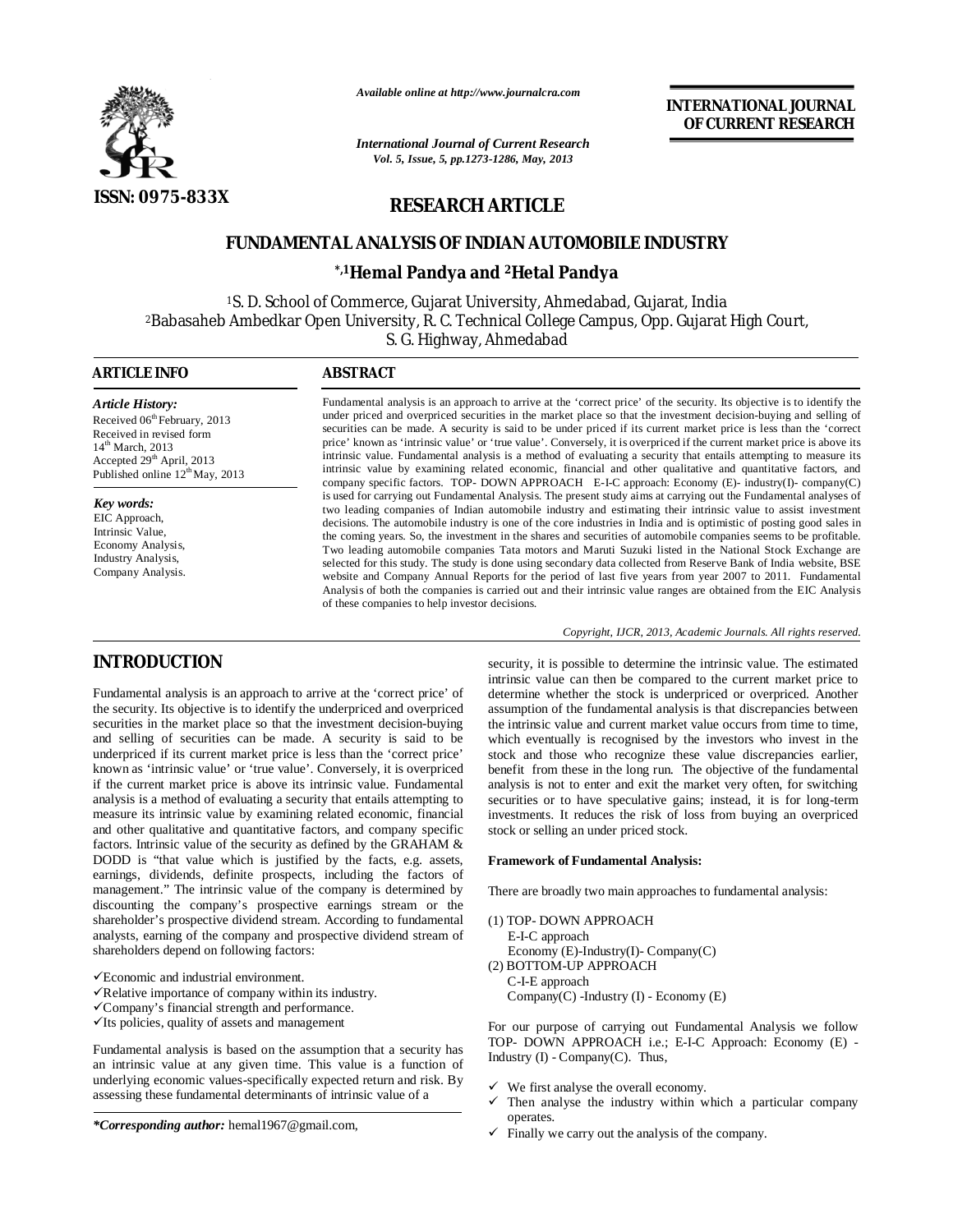# **Literature Review**

**Rajiv Kumar Bhatt (2011)** has attempted to analyze the impact of recent global financial crisis on Indian Economy. The paper is divided into three sections. In the first introductory section, he has discussed the features of recent global financial meltdown. Section two deals with the impact of this crisis on Indian economy and discusses how India came back to high growth. Conclusion and suggestions have been given in the third section.

**Dyna Sen et. al., (2012)** have taken fundamental analysis research beyond the spatial and temporal bounds of previous studies. They have investigated how detailed financial statement data enter the decisions of market makers by examining how current changes in the fundamental signals chosen can provide information on subsequent earnings changes. Using global data from 1990 to 2000, they have extended the body of research using fundamental signals for prediction of future earnings changes. Contextual factors such as prior earnings news, industry membership, macroeconomic conditions and country of incorporation that may influence this predictive ability are also investigated. Results indicate that the fundamental signals are significant predictors of both short- and long-term future earnings changes. Research results provide evidence to support the use of fundamental analysis.

**Hossein Khanifar et. al., (2012):** This paper studies affecting factors on analysts' decisions in Tehran Stock Exchange. Principally, analysts use two types of fundamental and technical analyses in their decisions. In present research, they have studied the affecting factors on analysts' decisions in the format of fundamental analysis. Such analysis is studied in three sectors: (1) economy/market, (2) industry, (3) firm. This paper uses analytical approach to study affecting factors on analysts' decisions. Its statistical population contains analysts in brokering companies at Tehran Stock Exchange. Based on the results, it was determined that firm – related factors such as actual EPS, estimated EPS, profit margin, P/E ratio and sale rate have the highest importance in analysts' decisions followed by economy/market related factors and industry – related factors.

**Richard C. Grimm (2012)** explores fundamental analysis to determine its application as an Austrian approach to common stock selection. The Thymologic method and the category of understanding are applied as frameworks for an Austrian approach and to evaluate fundamental analysis as a process for common stock selection. The analysis supports the conclusion that fundamental security analysis can be practiced in a manner consistent with traditional Austrian views and is suitable as a common stock selection method by those who wish to adhere to such views.

# **Rationale of the Study**

The automobile industry, one of the core sectors, has undergone metamorphosis with the advent of new business and manufacturing practices in the light of liberalisation and globalisation. The sector seems to be optimistic of posting strong sales in the couple of years in the view of a reasonable surge in demand. The Indian automobile market is gearing towards international standards to meet the needs of the global automobile giants and become a global hub. Thus the automobile industry is one of the core industries in India and is optimistic of posting good sales in the coming years. So, the investment in the shares and securities of automobile companies seems to be profitable. The present study aims at carrying out the Fundamental analyses of two leading companies of automobile industry and estimating their intrinsic values to assist investment decisions.

# **Objectives**

The major objectives of this study are:

 To analyse the performance of selected companies of Indian automobile industry.

- To estimate the intrinsic value of the stocks of the selected companies.
- To assist the investors in making investment decisions in automobile industry.

# **Research Methodology**

Starting from the era when there was too slim of a variety of cars available in Indian market, Indian automobile industry has come up a long way to have a diverse array of cars these days. There are a number of top automobile companies running their operations in India, which again have a range of models in different segments of cars. However, while looking for top 10 automobile companies in India, a name that would always lead the list is Maruti Suzuki India. However, there are also other big names like Tata Motors, Mahindra and Mahindra, Hyundai Motors, Hindustan Motors etc. For our purpose of study we have selected two leading automobile companies Tata Motors and Maruti Suzuki listed in the National Stock Exchange. Maruti Suzuki has consistently been the dominant leader in the Indian automobile industry. Maruti Suzuki India is an undisputed leader in the Indian automobile industry, started its journey in February 1981 as Maurti Udyog Limited, the company created history in the Indian automobile market. The company became the first Indian automobile company to manufacture one million vehicles in 1994. The company became Maruti Suzuki India Limited on September 17, 2007. Maruti Suzuki is India's largest passenger vehicle company with a market share close to 40%.

Whereas, Tata Motors is the largest automobile company of Asia headquartered in Mumbai, India. It also occupies the number one position in commercial car segment. Tata Motors enjoys 31.2% of market share in the multi-utility vehicles, while in luxury car segment, it has 6.4% market share. Most of the Tata Motors' vehicles are sold predominantly in India and over 4 million vehicles have been produced domestically within India. These two companies are keen competitors in the Indian market. We have attempted to carry out EIC analysis for both these companies and estimate their intrinsic values to assist investment decisions. The study is done using secondary data collected from Reserve Bank of India website, BSE website and Company Annual Reports for the period of last five years from year 2007 to 2011 since this was the most turbulent period for the Indian Economy. India faced recessionary effects of the global recession since the year 2007-08 which indicated the serious impact in year 2008-09. After that Indian economy successfully recovered from these recessionary effects and is currently at a growing stage.

# **Data Analysis**

# **Economy Analysis**

The economic analysis aims at determining if the economic climate is conducive and is capable of encouraging the growth of business sector, especially the capital market. When the economy expands, most industry groups and companies are expected to benefit and grow. When the economy declines, most of the sectors and companies usually face survival problems. Hence, to predict share prices, an investor has to spend time exploring the forces operating in the overall economy. The selection of a country for investment has to focus itself to the examination of a national economic scenario. It is important to predict the direction of the national economy because economic activity affects corporate profits, not necessarily through tax policies but also through foreign policies and administrative procedures. A zero growth rate of the economy can lead to lower business profits, a prospect that can endanger investor outlook and lower share prices.

**King B.F. (1966)** observed that, on an average, over half the variations in a share price could be attributed to a market influence that affects all stock market indices. However, shares are also subject to an industry influence, over and above the influence common to all shares. This industry influence explains, on an average, about 13% of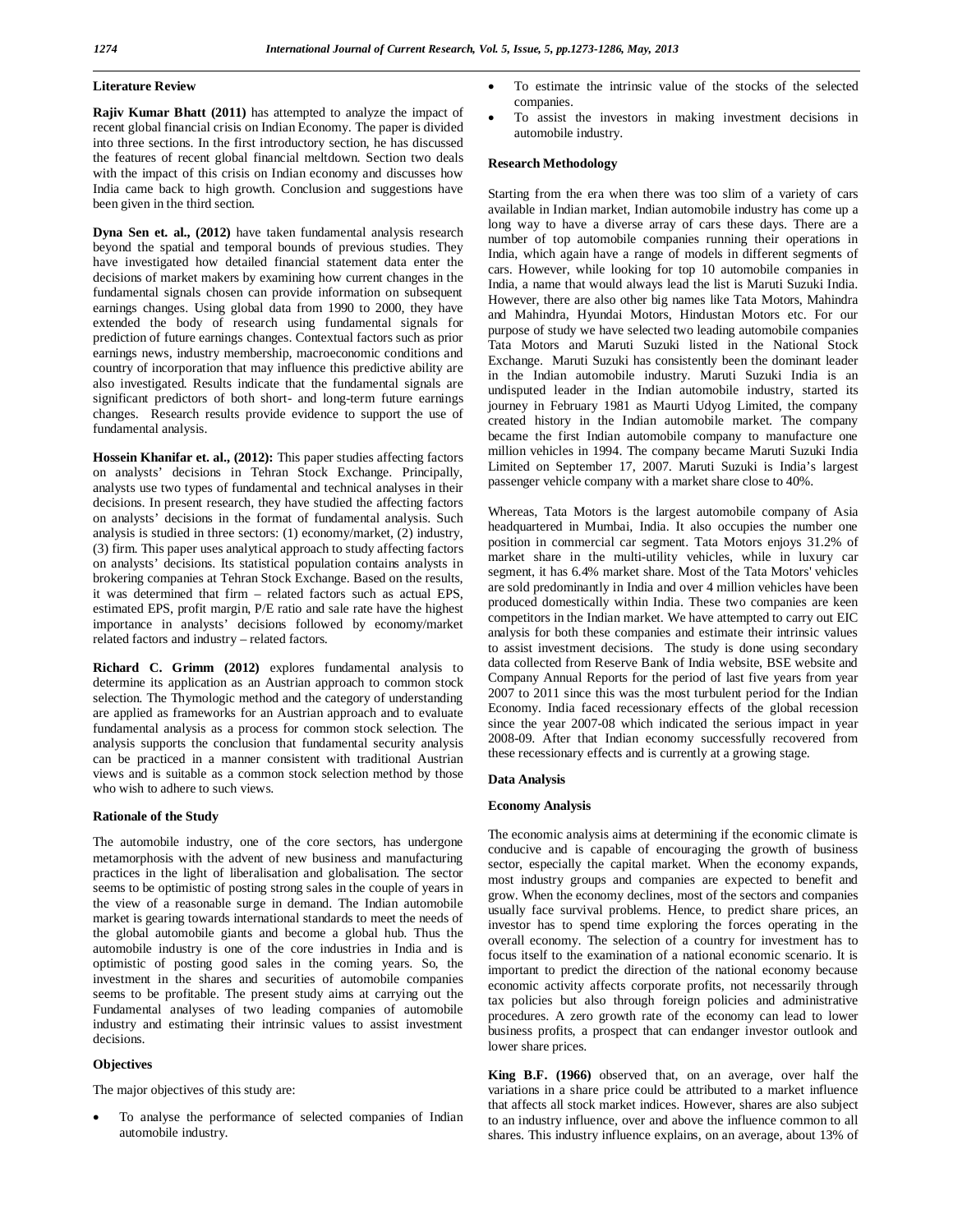the variation in a share price. On the whole according to this research finding, about  $2/3<sup>rd</sup>$  of the variations in share price are the result of market and industry influences. In the present study, the variables used for performing economic analysis are:

- Gross Domestic Product
- Inflation
- Unemployment
- Foreign Direct Investments

# **GDP Growth Rate**

GDP is the measure of the total amount of goods and services produced in a country during a particular year. According to the estimates of the World Bank, GDP of India is worth 1217 billion USD or 1.96% of the world GDP. According to a report published by a domestic broking firm Major Edelweiss Capital in March 2010, India's GDP is set to quadruple over the next ten years and country is likely to be a US\$4 trillion economy by 2020. India will overtake China to become the world's fastest growing economy by 2018.

From the above Chart, we can say that agriculture contribution in GDP was 18.10% in 2011. Contribution of industry & services was 26.30% & 55.60% respectively. This shows that contribution of services was very high in India's GDP in 2011. Contribution of automobile industry in Indian GDP is nearly about 5% and is expected to be doubled by 2016.

# **Inflation Rate**

Inflation always has a negative effect on the car market. The development of the car market comes to a standstill when there is inflation in the market. The effect of inflation on car market is not at all encouraging and it badly affects every sector, which is also associated with vehicle production and manufacturing. Wholesale price index is used to measure inflation rate in India. Thus, Inflation rates in India were as follows:

Overall wholesale price index (WPI) inflation during December'10 remained at a high level of 9.41%, up from 8.08% in November'10. The WPI inflation rate of January'11 was 9.35%, which increased to

| Table 1. GDP Growth Rate in India |  |  |  |  |  |
|-----------------------------------|--|--|--|--|--|
|-----------------------------------|--|--|--|--|--|

| Year       | 2002 | 2003 | 2004 | 2005 | 2006 | 2007  | 2008 | 2009 | 2010  | 2011 |
|------------|------|------|------|------|------|-------|------|------|-------|------|
| GDP Growth | 4.6% | 6.9% | 7.6% | 9.0% | 9.5% | 10.0% | 6.2% | 6.8% | 10.1% | 7.8% |



In the above Chart, we can see that, GDP growth rate since year 2002 has increased up to year 2007. But in year 2008 GDP growth rate has declined to 6.2% from 10.0% in year 2007. Even during the economic

9.74% in April'11. Inflation further increased in September'11, which had reached 10%. But in December'11, it had fallen down to 7.74%. This shows the favourable situation in economy. Further in January'12, inflation rate was 6.55%, which was lower than the inflation rate of December'11. In February'12, it further increased to 6.95%. The hike in the rate of steel and fuel has resulted in a slower rate of development of the Indian automobile industry. The effect of inflation has resulted in the hike of vehicle prices to the extent of 3%- 4% which sequentially is adequate for the necessity of meeting the hike of rates of raw materials for making an automobile. The effect of inflation on car market has not only badly impacted the manufacturing and sales of Indian vehicle dealers, but also the employees, and vehicle financers. Survey and studies have resulted in the conclusion that the vehicle market and the vehicle manufacturing industry in India experienced 8-9% slump due to inflation. On the whole, it has been observed that the car market in India has witnessed a slump with the inflation badly hitting nearly every sector to which the Indian automobile market is closely associated.

**Table 2. Inflation Rates in India**

| Month                 |                       | Aug- $10$ | $Sep-10$ | $Oct-10$ | $Nov-10$ | $Dec-10$ | Jan-11 |                | $Feb-11$ | March-11 | April-11 | $Mav-11$ |
|-----------------------|-----------------------|-----------|----------|----------|----------|----------|--------|----------------|----------|----------|----------|----------|
| <b>Inflation Rate</b> |                       | 8.87%     | 8.98%    | 9.08%    | 8.08%    | 9.41%    |        | 9.35%<br>9.54% |          | 9.68%    | 9.74%    | 9.56%    |
|                       |                       |           |          |          |          |          |        |                |          |          |          |          |
|                       | Month                 |           | June-11  | July-11  | Aug-11   | Sep-11   | Oct-11 | $Nov-11$       | Dec-11   | $Jan-12$ | $Feh-12$ |          |
|                       | <b>Inflation Rate</b> |           | 9.51%    | 9.36%    | 9.78%    | 10.00%   | 9.87%  | 9.46%          | 7.74%    | 6.55%    | 6.95%    |          |

slowdown some of the sectors including the automobile industry have recorded a positive growth while many nations had experienced a negative growth rate.

# **GDP Composition**





#### **Unemployment**

From the above graph we can see that unemployment rate in India was 9.5% in year 2004, which has continuously declined up to 6.8% in year 2008. This shows the favourable situation in economy. In year 2009 unemployment rate had increased to 10.70%, which again declined to 6.8% in year 2011. It was at its peak in years 2009 and 2010.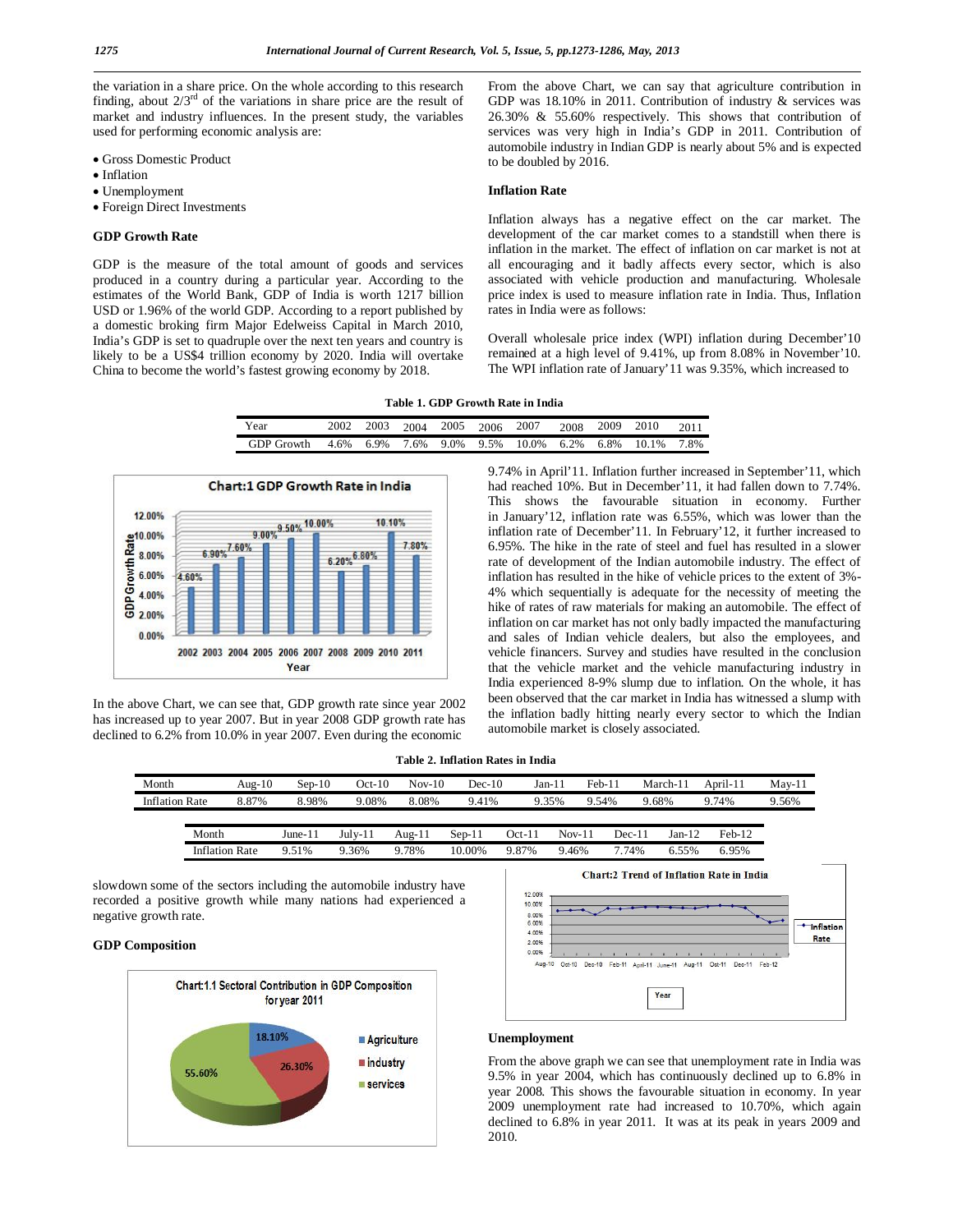| Table 3. Unemployment Rate in India |      |      |      |      |      |      |       |       |      |
|-------------------------------------|------|------|------|------|------|------|-------|-------|------|
| Year                                | 2003 | 2004 | 2005 | 2006 | 2007 | 2008 | 2009  | 2010  | 2011 |
| Unemployment 9.5%                   |      | 9.2% | 8.9% | 7.8% | 7.2% | 6.8% | 10.7% | 10.8% | 6.8% |
| Rate                                |      |      |      |      |      |      |       |       |      |



#### **FDI Inflows Trends: 1991 to 2011**



The data on FDI inflows into the country shows that foreign investors have shown a keen interest in the Indian economy ever since it has been liberalized. An increasing trend of flows can be observed since 1991 with the peak of FDI flows being reached in 2008-09 (Chart 4). Therefore the trend gives support to the fact that as and when the government has taken initiatives to open up and liberalize the economy further, the investors have welcomed the initiative and reciprocated by infusing investments into India. There are various reasons which work in favour of India and increase the level of interest shown in by foreign organizations some of them being its demographics. With a young population there is a huge consumer base that is to be tapped, due to the growing middle class, increased urbanization and awareness, and rising disposable incomes.

## **Findings of Economy Analysis**

From the Economy Analysis of India, we can say that in last five years, inflation rate and unemployment rate have declined considerably. This shows a favourable situation in Indian economy. In Indian economy GDP has continuously increased. A huge flow of FDI is also available in India during this period. This shows the possibility of significant growth of Indian economy in future.

### **Industry Analysis**

Irrespective of specific economic situations, some industries might be expected to perform better, and share prices in these industries may not decline as much as in other industries. This identification of economic and industry specific factors influencing share prices will help investors to identify the shares that fit individual expectations. Industry analysis is a type of business research that focuses on the status of an industry or an industrial sector. A complete industrial analysis usually includes a review of an industry's recent performance, its current status, and outlook for the future. Many industry analyses include a combination of qualitative and statistical

data. Through industry analysis one usually tries to find the answers to the following questions:

- Is there a difference between the returns for alternative industries during specific time periods?
- Will an industry that performs well in one period continue to perform well in the future?
- Do companies within an industry show consistent performance over time?
- Are there risk differences between different industries?
- Does the risk for individual industries vary or does it remain relatively constant over time?

# **Industry Analysis of Automobile Industry**

India is the world's second fastest growing auto market and boasts of the sixth largest automobile industry after China, the US, Germany, Japan and Brazil. According to Vikas Sehgal, Global Head of automotive industry, Rothschild, the Indian automobile market, which includes cars, trucks and auto parts, is pegged at 3.5 million units by the end of 2011-12. Rothschild is a UK-based global financial advisory firm. India's car market is evolving at a great pace. A car is not only a utility, but also represents aspirations and image of its owner. Hence, auto giants across the globe are leaving no stone unturned to attract Indian consumers by offering luxury, value, utility and convenience in their products. Major aspects covered under industry analysis are:

- Development of Automobile Industry
- $\checkmark$  Segmentation of Industry
- Key players in the Industry
- $\checkmark$  Automobile Production Trend<br> $\checkmark$  Gross Turnover of the Automo
- Gross Turnover of the Automobile Industry in India
- $\checkmark$  Automobile Export Trend
- Life Cycle of Indian automobile industry
- Porter's five forces analysis of Automobile Industry
- SWOT Analysis of Automobile Industry of India
- BCG Matrix of Indian industry
- FDI in automobile sector of India
- $\checkmark$  Key Statistics of Automobile Industry of India

#### **Development of Automobile Industry**

In the year 1769, a French engineer by the name of Nicolas J. Cugnot invented the first automobile to run on roads. This automobile, in fact, was a self-powered, three-wheeled, military tractor that made the use of a steam engine. The range of the automobile however was very brick and at the most, it could only run at a stretch for fifteen minutes. In addition these automobiles were not fit for the roads as the steam engines made them very heavy and large, and required ample starting time. Oliver Evans was the first to design a steam engine driven automobile in the US. A stockman Robert Anderson was the first to invent an electric carriage between 1832 & 1839. However, Thomas Davenport of the USA and Scotsman Robert Davidson were the first to invent more applicable automobiles, making use of nonrechargeable electric batteries in 1842. Development of roads made travelling comfortable and as a result, the short ranged electric battery driven automobiles were no more the best option for travelling over longer distances. The automobile industry came of age with Henry Ford in 1914 for the bulk production of cars. This led to the development of the industry and it first began in the assembly lines of his car factory. The several methods adopted by the ford, made the new invention popular amongst the rich as well as the masses. According to history, automobile industry of US, dominated the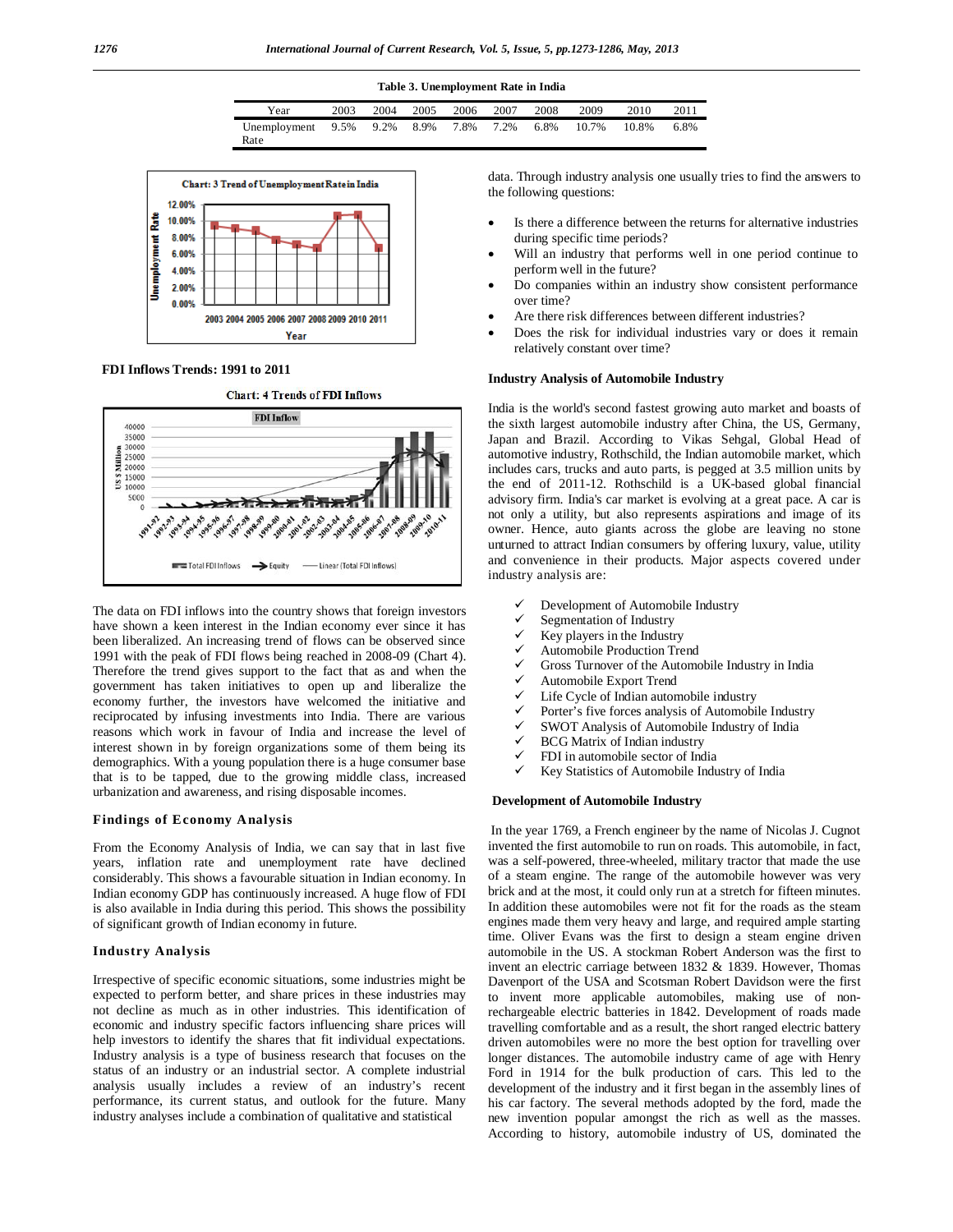automobile market around the globe with no notable competitors. However after the end of the Second World War in 1945, the automobile industry of other technologically advanced nations such as Japan and certain European nations gained momentum and within a very short period, beginning in the early 1980s, the US auto industry was flooded with foreign automobile companies, especially those of Japan and Germany. The current trend of the global automobile industry reviews that in developed countries the automobile industry is stagnating as a result of the drooping car markets, whereas the automobile industry in developing nations such as India & Brazil, have been consistently registering higher growth rates every passing year for their flourishing domestic automobile markets.

# **Segmentation of the Industry**

The automobile industry can be broadly segmented into two wheelers, three wheelers, passenger vehicle and commercial vehicles.



The above figure shows that the two wheelers enjoy a major share in the Indian automobile industry constituting 76% of the industry, while the passenger vehicles constituting 16.25%, commercial vehicles constituting 4.36%, and the three wheelers constituting 3.39%. This shows that India has a great potential in the passenger vehicle segment which includes cars and vans because increase in the standard of living makes people to switch from two wheelers to cars.

# **Key Players in the Industry**

The Indian automobile industry is floated with both domestic and international players making it highly competitive. The fact is that almost 8 out of 10 global companies including General Motors, BMW etc. have their presence in India contributing 25% of the country's production. The top 10 companies in Indian automobile industry are: Maruti Suzuki India Ltd., Tata Motors, Hyundai motor India Ltd., Mahindra and Mahindra Ltd., Hero Honda Motors Ltd., Bajaj Auto, Toyota, Kirloskar Motor Pvt. Ltd., and General Motors Pvt. Ltd. Many companies are present in more than one segment of the industry.

# **Automobile Production Trends**



From the above chart, we can know that the production of passenger vehicles has continuously increased from 2004-05 to 2010-11. Production of automobile has increased by 147% from 2004-05 to

2010-11. In commercial vehicles, production has a raising trend up to 2007-08. In 2008-09, production has declined by 24%. But from 2009-10 onwards production has continuously increased. In three wheelers category, up to 2007-08, production was showing an upward trend, but in 2008-09 there was slight decline in production. Again from 2009-10 onwards, production has continuously increased. In two wheelers category, up to 2006-07 production has increased but in 2007-08 production has declined by 5%. After 2008-09 it is continuously rising. Thus from the above analysis, we can say that, there is high growth potential for all categories in future.

#### **Gross Turnover of the Automobile Industry in India**

**Chart: 7 Gross Turnover of the Indian Automobile Industry**



From the above chart, we can say that turnover of automobile industry has increased continuously except for a slight decline in 2008-09. The gross turnover of the automobile industry had increased by 92% from year 2006-07 to 2010-11.

#### **Automobile Export Trends**





From the above Chart, we can say that exports of automobile have continuously increased in all categories. The exports have increased from 6, 29,544 units to 23, 39,333 units within the time period of six years. This gives the signal that exports can be expected to increase in future.

# **Evaluating the Industry Life Cycle:**

An insightful analysis when predicting industry sales and trends in profitability is to view the industry over time and divide its development into stages similar to those of the human progress through: birth, adolescence, adulthood, middle age, old age. The number of stages in this industry life cycle analysis can vary based on how much detail you want. A five stage model would include:

- Pioneering development.
- Rapid accelerating growth.
- Mature growth.
- Stabilisation and market maturity.
- Deceleration of growth and decline.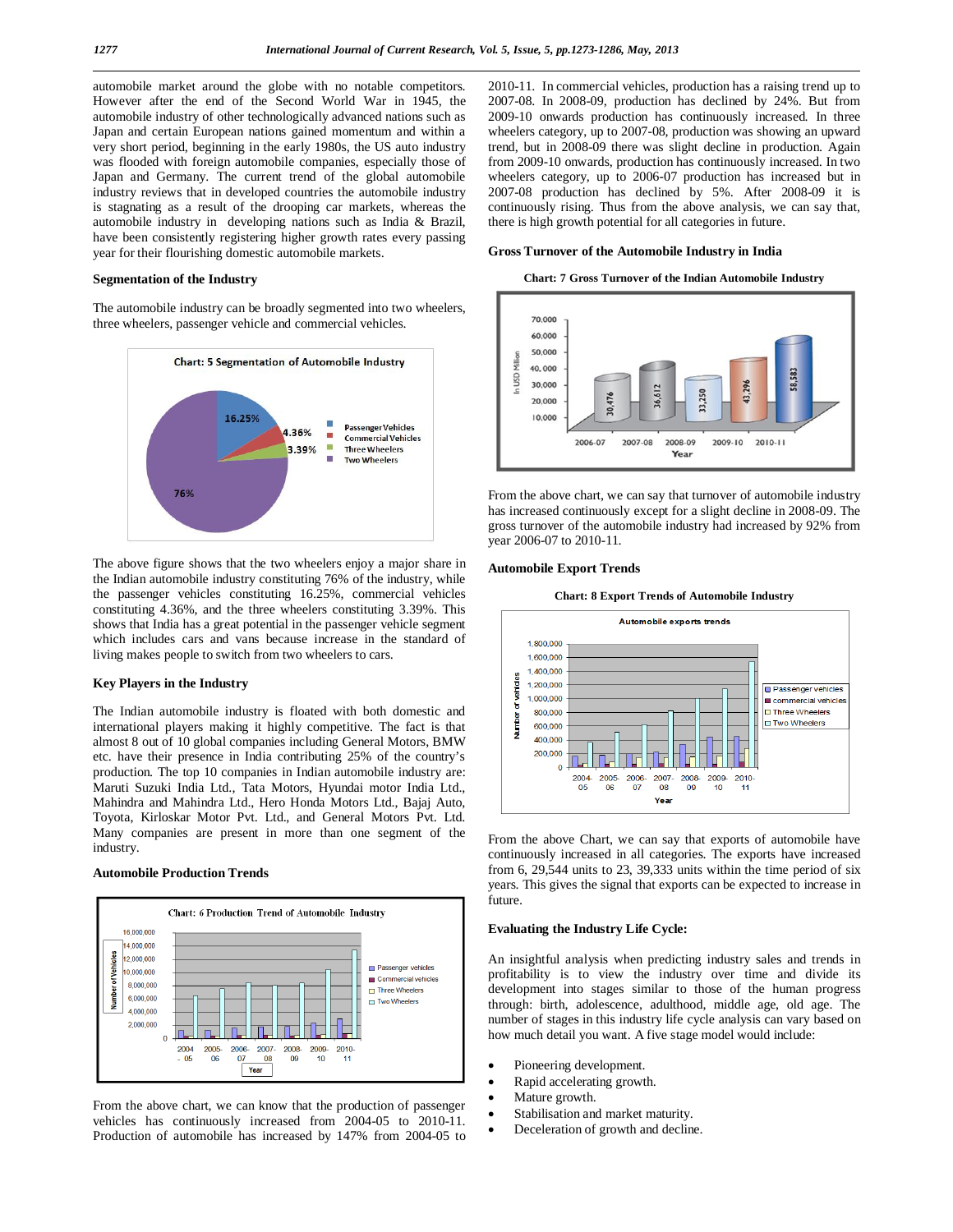The automobile industry in India is in its rapid accelerating growth stage at an accelerating rate of sales and earnings growth. The industry is booming at a growth rate of around 18%. The demand for automobile in the country is rising continuously. Only one car is available per thousand people in India which shows that the passenger vehicles segment has good prospects of growth.

## **Analysis of Industry Competition**

A critical factor affecting the profit potential of an industry is the intensity of competition in the industry, as Porter has discussed. Porter's concept of competitive strategy is described as the search by a firm for a favourable competitive position in an industry. To create a profitable competitive strategy, a firm must first examine the basic competitive structure of its industry because the potential profitability of a firm is heavily influenced by the profitability of its industry. After determining the competitive structure of the industry, we examine the factors that determine the relative competitive position of a firm within its industry. Porter believes that the competitive environment of an industry determines the ability of the firms to sustain above average rate of return on invested capital.



**Figure 1. Porter's five Forces Model**

As shown in above figure, Porter suggests that five competitive forces determine the intensity of competition and that the relative effect of each of these five forces can vary dramatically among industries.

# **Porter's Five Forces Analysis**

**Barrier to Entry:** The barriers to enter automobile industry are substantial. For a new company, the start-up capital required to establish manufacturing capacity to achieve minimum efficient scale is prohibitive. Government legislation and government policy also create the problem for new company. However, a domestic company, with local knowledge and expertise, has the potential to compete its home market against the global firms who are not well established there.

**Threat of Substitutes:** The threat of substitutes to the automobile industry is very high. Because there are lots of substitutes available, the buyers have many of choices for two wheelers as well as fourwheelers.

**Bargaining Power of Suppliers:** In the automobile industry this refers to all the suppliers of parts, tires, components, electronics and even the assembly line workers. In India some suppliers are small firms who rely on the company, and may only have one carmaker as a client. In the relationship between the industry and its suppliers, the power axis is tipped in industry's favour. The industry is comprised of powerful buyers who are generally able to dictate their terms to suppliers.

**Bargaining Power of Customers:** Buyers in India have a wide variety of choice. There are more than 20 foreign manufacturers selling in India. A Switching cost associated with selecting from among competing brands is low. So in the relationship between the automotive industry and its ultimate consumers, the power axis is tipped in the consumer's favour.

**Rivalry among Competitors:** Despite the high concentration ratio seen in the automotive sector, rivalry in the Indian auto sector is intense due to the entry of foreign companies in the market. The industry rivalry is extremely high with any existing product being matched in a few months by the competitors. This instinct of the industry is primarily driven by technical capabilities acquired over years of gestation under the technical collaboration with international players.

# **SWOT ANALYSIS**

SWOT analysis is applied in industrial evaluation as well as in evaluating individual organisations. SWOT analysis involves an examination of the industries strengths, weakness, opportunities, and threats. It helps to evaluate an industry's position to exploit its competitive advantages or defend against its weaknesses. Strengths and weaknesses involve identifying the industry's own abilities or lack thereof. Opportunities and threats include external situations such as competitive forces, technologies, and Government regulations, domestic and international economic trends and so on.

| <b>STRENGTHS</b>                                                                                                | <b>WEAKNESSES</b>                                                                                                                                           |
|-----------------------------------------------------------------------------------------------------------------|-------------------------------------------------------------------------------------------------------------------------------------------------------------|
| Large domestic market<br>✓<br>Cost advantage<br>Engineering skills<br>Competitive auto<br>component vendor base | $\checkmark$ Research & development<br>$\checkmark$ Infrastructure & facilities<br>$\checkmark$ Low labour productivity<br>$\checkmark$ High interest costs |
| <b>OPPORTUNITIES</b>                                                                                            | <b>THREATS</b>                                                                                                                                              |
| Increasing disposable                                                                                           | $\checkmark$ Integration of Indian economy                                                                                                                  |
| income                                                                                                          | with global economy                                                                                                                                         |
| Vehicle switchovers<br>✓                                                                                        | √Pollution and emission controls                                                                                                                            |
| ✓<br>Infrastructure                                                                                             | $\checkmark$ Increased competition                                                                                                                          |
| development stirs                                                                                               |                                                                                                                                                             |
| demand                                                                                                          |                                                                                                                                                             |
| Rising rural demand                                                                                             |                                                                                                                                                             |

**Figure 2. SWOT Analysis of Automobile Industry of India**

# **STRENGTHS**

# **Large Domestic Market**

India has the target domestic market which is not fully exploited. In specific, the passenger vehicles segment has a bright scope in the coming years.

## **Cost Advantage**

India enjoys lower cost of \$8 per hour of skilled labour while the labour cost in other developed countries is around \$20 per hour. The cost of creating an automotive design is very economical in India (\$60 per hour) as compared to Europe and US (around \$800 per hour)

# **Engineering Skills**

India has a strong competitive advantage in design and engineering skills as compared to other low cost economies. India is the ninth country in the world to design a vehicle on its own.

#### **Competitive Auto Component Vendor Base**

India has a competitive auto component vendor base which helps to get the required auto components at competitive rates leading to lower manufacturing costs.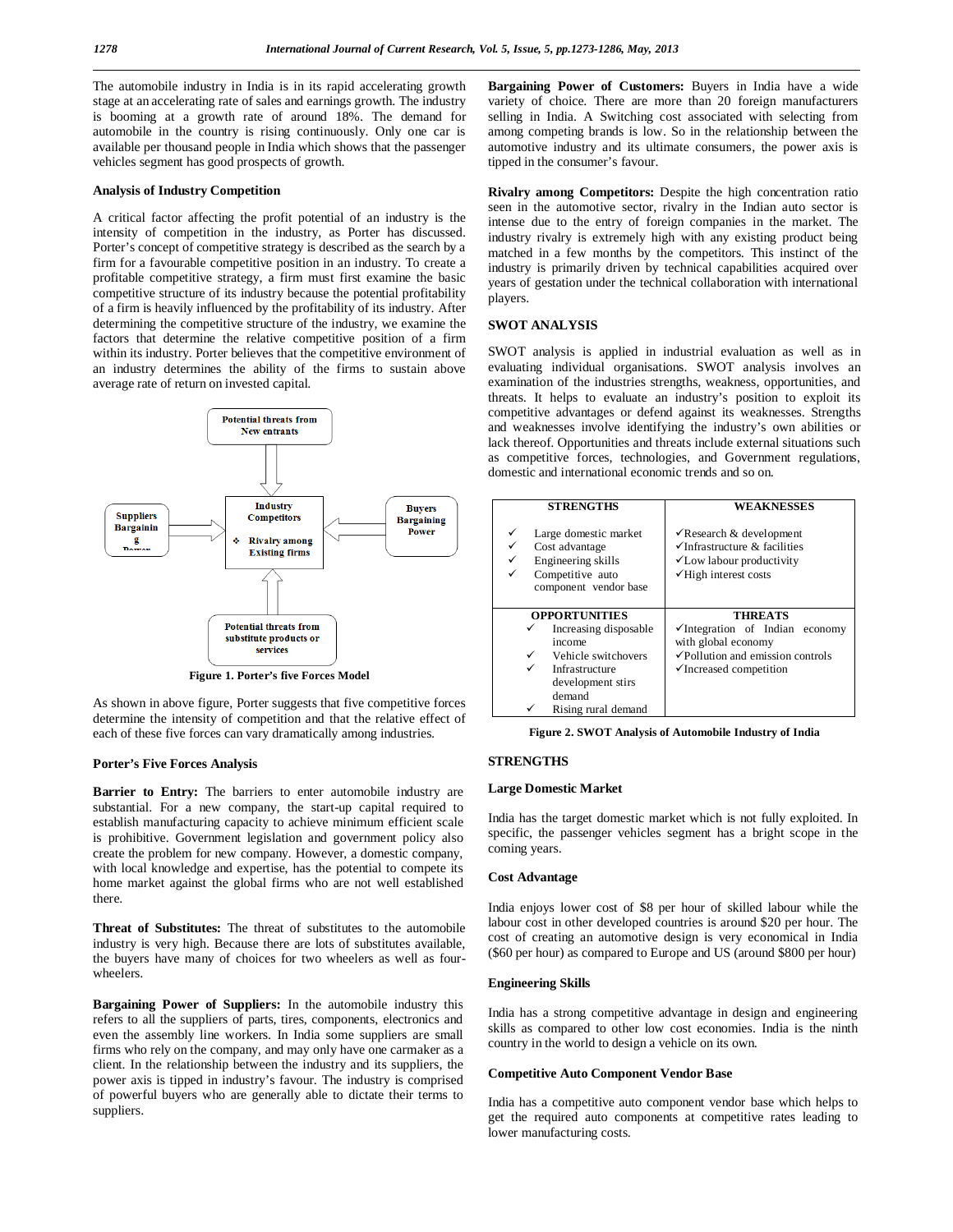# **WEAKNESSES**

**Research and Development:** Even though there is a development in R&D, India is not competitive with other countries. The industry should improve its R&D.

**Infrastructure and Facilities:** India is lacking proper infrastructural facilities. Many companies view that the cost advantages in India are being eroded because of its bad infrastructural facilities.

**Low Labour Productivity:** The labour productivity in the country is low as compared to the developed countries. This is mainly because of huge unskilled labour force.

**High Interest Costs:** High interest costs and other overheads make the competition unproductive.

# **OPPORTUNITIES**

**Increasing Disposable Income:** With the economy on a high growth path on a secured long-term basis and with the consequent increase in disposable incomes of the population at large, the Indian automotive industry is expected to provide significant growth opportunities.

**Vehicle Switchovers:** Passenger cars segment has a bright scope because people are switching from two wheelers to cars as a result of increased personal disposable income and rising standard of living.

**Infrastructure Development Stirs Demand**: The increased investments in infrastructure required for maintaining the high growth of the Indian economy-such as the national highway development programme with a huge budget- and the increased goods movement in a fast growing economy would result in a high demand for commercial vehicles.

**Rising Rural Demand:** There is a greater change in the rural consumer's spending pattern and demand levels because of increasing level of disposable income.

# **THREATS**

**Integration of Indian Economy with Global Economy**: With the growing integration of the Indian economy with the global economy, events around the world have a direct or indirect impact on the Indian automobile industry. In particular, Indian financial markets are highly integrated to global financial markets. As a result, liquidity and availability of credit, which are the important facilitators for automobile and tractor sales in Indian market, will be impacted by conditions in the global market.

**Pollution and Emission Controls**: Stringent legislation on pollution and emission requirements will increase the cost of the company's products for the automobile sector. Holding the price line could have an impact on profitability. Price increase on the other hand could impact volumes.

**Increased Competition:** The entry of a new player will result in ever increasing level of competition in all the segments of the automobile industry, resulting in intense pressure on the profit margins of all participants.

# **BCG MATRIX**

In an economy, different industries are present and different industries have different growth rates as compared to the growth of the economy. In an economy, there are a number of major industries and they all occupy different positions in the BCG matrix according to their growth and contribution towards the economy. In the Indian economy, some of the major sectors are FMCG, Automobiles, Banking and Insurance, Steel, Telecom, Software, Pharmacology and

Retail sectors and these can be placed at different positions in the BCG matrix as shown below.



**Figure 3. BCG Matrix of Indian Industry**

**STARS:** In short term, these sectors require capital expenditure, in excess of the cash they generate, in order to maintain their market position, but promise high returns in the future.

**CASH COW:** In due course, however, stars will become cash cows, with a high share of a low-growth market. Cash cow need very little capital expenditure and generates high levels of cash income. The important strategic feature of cash cows is that they are already generating high cash returns, which can be used to finance the stars.

**QUESTION MARKS:** A decision needs to be taken about whether the product justify considerable capital expenditure in the hope of increasing their market share, or whether they should be allowed to 'die' quietly as they are squeezed out of the expanding market by rival products. Because considerable expenditure would be needed to turn question mark into a star by building up market share, Question mark will usually be poor cash generators and show a negative cash flow.

**DOGS:** They may be ex-cash that have now fallen on hard times. Dogs should be allowed to die, or should be killed off. Although they will show only a modest net cash outflow, or even a modest net cash inflow, they are 'cash traps' which tie up funds and provide a poor return on investment, which is not enough to achieve the organisation's target rate of return.



**Figure 4. BCG Matrix of Indian Automobile Industry**

Figure: 4 above reveals that both Maruti Suzuki and Tata Motors are in the position of Cash Cows category in the BCG matrix, having low growth rate and operating in highly competitive environment. Hence they are generating high cash returns.

#### **Foreign Direct Investment in Automobile Sector**

Since 2002 when the equity caps for foreign investors had been lifted the automobile industry had witnessed a healthy growth in the inflow of foreign funds. As reported in the data the FDI flow in 2005-06 was approximately 143million US\$ which became 1331million US\$ in 2010-11. This shows the significant growth in FDI in the automobile sector and a continuously rising trend as shown in the chart below.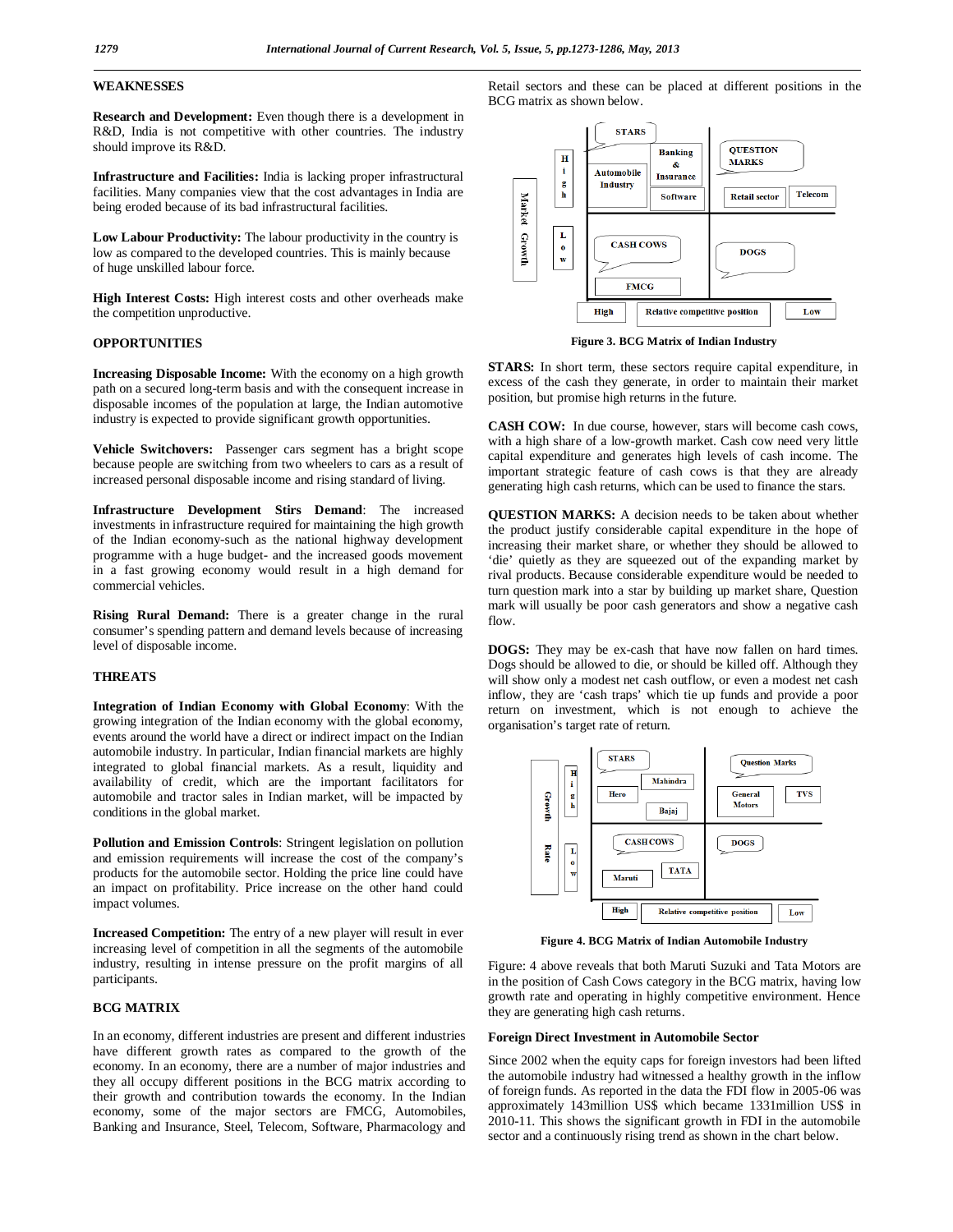#### **Table 4. FDI in Automobile Sector**

| Year    | FDI In Automobile<br>Sector | Total FDI in<br>India | % of Total FDI in<br>Automobile Sector |
|---------|-----------------------------|-----------------------|----------------------------------------|
| 2005-06 | 1,43                        | 5,540                 | 2.6                                    |
| 2006-07 | 2,76                        | 12,492                | 2.2                                    |
| 2007-08 | 6,75                        | 24.575                | 2.7                                    |
| 2008-09 | 1,152                       | 27,330                | 4.2                                    |
| 2009-10 | 1,208                       | 25,834                | 4.7                                    |
| 2010-11 | 1.331                       | 19.427                | 6.9                                    |



# **KEY STATISTICS**

- The Society of Indian Automobile Manufacturers (SIAM) anticipates 11-13 per cent growth in car sales during 2012-13.
- The overall Indian automobile sector recorded a growth of 14.25 per cent (16.9 million units in 2011 from 14.8 million units in 2010). Passenger car sales increased by 4.24 per cent, from 1.867 million units in 2010 to 1.946 million units in 2011, twowheeler sales of 13 million units in 2011 increased by 16.22 per cent and three-wheeler sales of 525,000 units increased by 4.74 per cent in 2011.
- For 2011-12, passenger cars sales are expected to grow at 0-2 per cent, two-wheelers at 13-15 per cent and commercial vehicles at 18-20 per cent.
- The cumulative production for April-December 2011 registered a growth of 14.94 per cent over same period in 2010. Production in December 2011 increased by 10.91 per cent year-on-year (Y-O-Y).
- Overall automobile exports registered a growth rate of 28.97 per cent during April-December 2011. Passenger Vehicles registered grew 18.14 per cent in this period while two-wheelers, commercial vehicles and three wheelers segments recorded growth of 29.75 per cent, 24.66 per cent and 42.63 per cent respectively.

# **Findings of Industry Analysis**

From the analysis of automobile industry we can say that automobile industry is one of the growing industries of India which has a high growth potential. Automobile industry has also attracted a huge FDI, and hence easy finance is available. In India there is a huge potential demand for the car market. Taxation structure also provides the good opportunity for export or domestic sales. Increase in infrastructure facility also creates favourable opportunity for automobile industry in India.

# **Company Analysis**

Company Analysis consists of measuring its performance and ascertaining the cause of this performance. When some companies have done well irrespective of economic or industry failures, it implies that there are certain unique characteristics for this particular company that had made it a success. The identification of these characteristics, whether quantitative or qualitative, is referred to as company analysis. Quantitative indicators of company analysis are the financial indicators and operational efficiency indicators. Financial indicators are the profitability indicators and financial position indicators, analysed through the income and balance sheet statement of the company. Besides these, an analysis of future prospects of the company should also be carried out. The budget and cash flow statement give the investors an insight in to future functioning of the company. Future profitability and operational efficiency can be worked out from these statements. Earnings per share (EPS) and Dividend per share (DPS) are also useful for analysis. Besides these quantitative factors, qualitative factors of a company also influence investment decision to a larger extent. Qualitative factors are the management reputation, name of the company, operational plans of the company for the future, and so on, as revealed in the director's/auditor's reports, and also the information revealed by the management to the media. Ratios for investment purposes can be classified into profitability ratios, turnover ratios, and leverage ratios. Profitability ratios are the most popular ratios since investors prefer to measure the present profit performance and use this information to forecast the future strength of the company. We have considered the following aspects for the Company Analysis of Maruti Suzuki and Tata Motors:

# **Analysis of Earning and Dividend Level**

- Return on Equity
- Book Value per Share
- Earnings Per Share (EPS)
- Dividend Per Share (DPS)
- Dividend Payout Ratio
- Debt Equity Ratio

# **Growth Performance**

- Compound Annual Growth Rate
- Sustainable Growth Rate

#### **Risk Exposure**

- Beta
- Volatility

#### **Estimation of Intrinsic Value**

Finally, we have also compared their performance using various ratios for the period under consideration.

# **Company Analysis of Maruti Suzuki India Ltd. and Tata Motors Pvt. Ltd.**

# **Analysis of Earnings and Dividend Level**

**Return on Equity (ROE) =***Profit After Tax (PAT) / Shareholder's Fund*

This ratio is also known as Return on Proprietor's Fund. This is an important ratio as it shows the amount of profit available to the shareholders, which determines the rate of dividend.

# **Table: 5 Calculations of ROE of MARUTI SUZUKI**

|          |            |                            |                                                     | Amount (in Crs.) |                     |  |  |
|----------|------------|----------------------------|-----------------------------------------------------|------------------|---------------------|--|--|
| Year     | <b>PAT</b> | Equity<br>share<br>capital | Reserve<br>Shareholder's<br>and<br>funds<br>Surplus |                  | <b>ROE</b><br>Ratio |  |  |
| $Mar-07$ | 1562.00    | 144.50                     | 6.709.40                                            | 6.853.90         | 22.79%              |  |  |
| $Mar-08$ | 1730.80    | 144.50                     | 8.270.90                                            | 8.415.40         | 20.56%              |  |  |
| $Mar-09$ | 1218.70    | 144.50                     | 9.200.40                                            | 9.344.90         | 13.04%              |  |  |
| $Mar-10$ | 2497.60    | 144.50                     | 11,690.60                                           | 11.835.10        | 21.10%              |  |  |
| $Mar-11$ | 2288.60    | 144.50                     | 13.723.00                                           | 13.867.50        | 16.50%              |  |  |
|          |            |                            | ROE of TATA Motors                                  |                  |                     |  |  |
| $Mar-07$ | 1913.46    | 385.41                     | 6458.39                                             | 6843.80          | 27.96%              |  |  |
| $Mar-08$ | 2028.92    | 385.54                     | 7428.45                                             | 7813.99          | 25.97%              |  |  |
| $Mar-09$ | 1001.26    | 514.05                     | 11855.15                                            | 12369.20         | 8.09%               |  |  |
| $Mar-10$ | 2240.08    | 570.60                     | 14208.55                                            | 14779.15         | 15.15%              |  |  |
| $Mar-11$ | 1811.82    | 634.65                     | 19351.40                                            | 19986.05         | 9.06%               |  |  |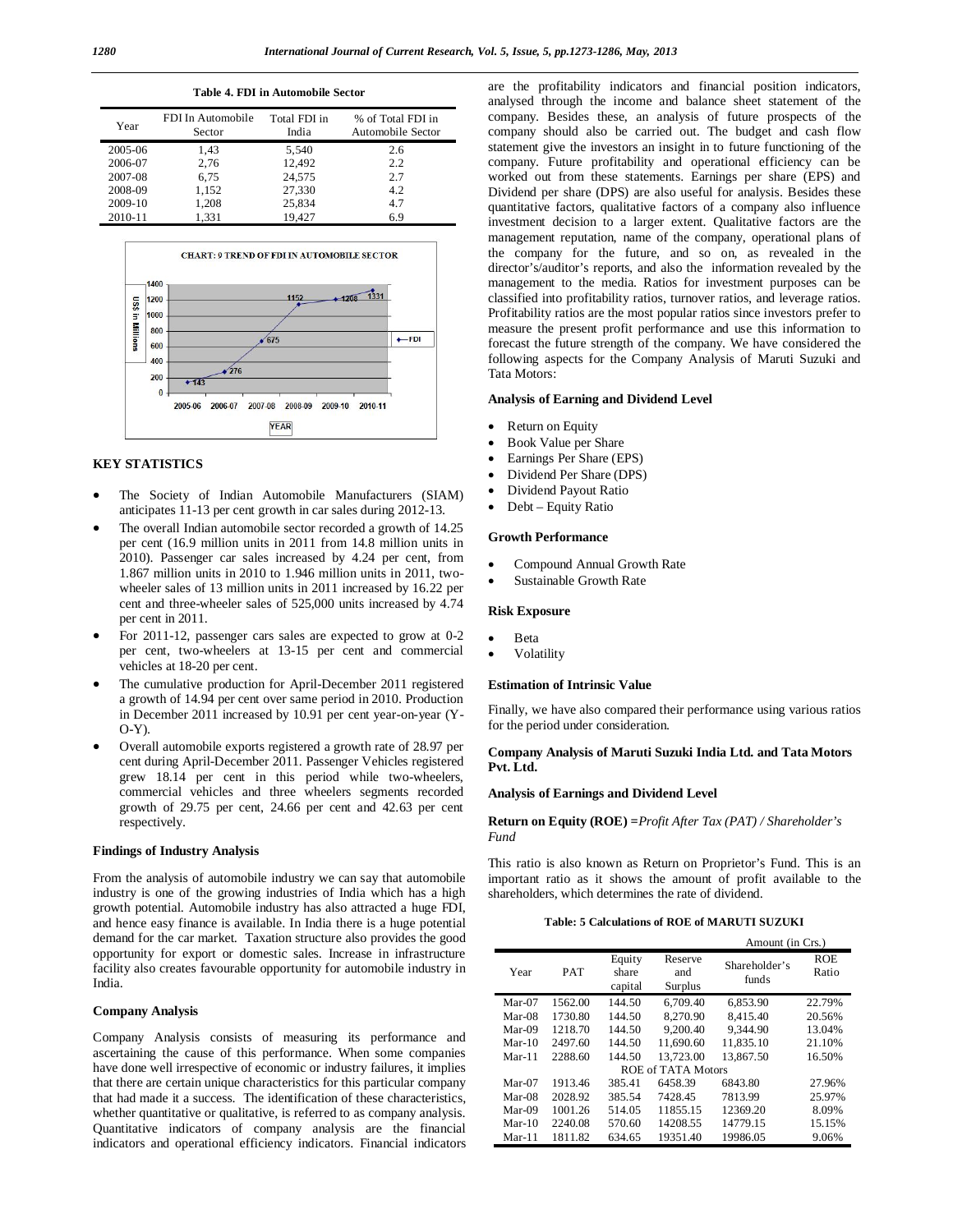

From the above graph, we can say that ROE for Maruti Suzuki was 20.56% in 2007-08. It has decreased to 13.04% in 2008-09. But in 2009-10 it has increased to 21.1%. This shows a significant growth in shareholder's equity and also shows the shareholder value created by the organisation. For Tata Motors we can see that ROE was 27.96% in March-2007. While in March-2008 ROE has reduced compared to March-07. Again in March-09 return it has reduced by 17.88%, which shows that there is significant reduction in return on equity during this period. In March-10 return has increased compared to March-09, but it has reduced to 9.06% in March-11.

Book Value per Share =  $\frac{Paul\;up}{\cdot}$  is a surplus Book Value per Share =  $\frac{Paul\;up}{\cdot}$ No.of share outstanding

**Table 6. Calculation of Book Value per share MARUTI SUZUKI**

|          | Paid Up      | Reserve      | Shareholder        | No. Of               | <b>B.V Per</b> |
|----------|--------------|--------------|--------------------|----------------------|----------------|
| Year     | Capital      | and Surplus  | Fund               | <b>Equity Shares</b> | Share          |
|          | (In Rs. Cr.) | (In Rs. Cr.) | (In Rs. Cr.)       | (In Lakhs)           | (In Rs.)       |
| $Mar-07$ | 144.50       | 6.709.40     | 6.853.90           | 2889.10              | 237.16         |
| $Mar-08$ | 144.50       | 8,270.90     | 8.415.40           | 2889.10              | 291.19         |
| $Mar-09$ | 144.50       | 9.200.40     | 9.344.90           | 2889.10              | 323.35         |
| $Mar-10$ | 144.50       | 11,690.60    | 11.835.10          | 2889.10              | 409.52         |
| $Mar-11$ | 144.50       | 13,723.00    | 13,867.50          | 2889.10              | 479.99         |
|          |              |              | <b>TATA MOTORS</b> |                      |                |
| $Mar-07$ | 385.41       | 6458.39      | 6843.80            | 3853.74              | 177.59         |
| $Mar-08$ | 385.54       | 7428.45      | 7813.99            | 3855.04              | 202.70         |
| $Mar-09$ | 514.05       | 11855.15     | 12369.20           | 5140.08              | 240.64         |
| $Mar-10$ | 570.60       | 14208.55     | 14779.15           | 5705.58              | 259.03         |
| $Mar-11$ | 634.65       | 19351.40     | 19986.05           | 6346.14              | 314.93         |



This ratio shows the value of shareholder equity. Higher ratio indicates the good position of the company. We can see that book value of the share of Maruti Suzuki of face value of Rs.5 each in March-07 was Rs.237.16, which has increased continuously. In March-11 Book value of share is Rs.479.99. This shows the significant growth rate within the time period of 4 years. Book value of the share of Tata Motors of face value of Rs.10 each in March-07 was Rs.177.59 which has increased continuously. In March-11 Book value of share was Rs.314.93. This shows the significant growth rate over the time period of 4 years.

**Earnings Per Share (EPS) =** *PAT / No. of Outstanding Shares* 

**Table 7. Calculations of EPS for MARUTI SUZUKI**

| Year     | <b>PAT</b><br>(In Rs. Cr.) | No .of Equity Shares<br>(in lakhs) | <b>EPS</b> |
|----------|----------------------------|------------------------------------|------------|
| $Mar-07$ | 1562.00                    | 2889.10                            | 54.07      |
| $Mar-08$ | 1730.80                    | 2889.10                            | 59.91      |
| $Mar-09$ | 1218.70                    | 2889.10                            | 42.18      |
| $Mar-10$ | 2497.60                    | 2889.10                            | 86.45      |
| $Mar-11$ | 2288.60                    | 2889.10                            | 79.21      |

# **TATA MOTORS**

| Year     | <b>PAT</b><br>(In Rs. Cr.) | No. of Equity Shares<br>(in lakhs) | <b>EPS</b> |
|----------|----------------------------|------------------------------------|------------|
| $Mar-07$ | 1913.46                    | 3853.74                            | 49.65      |
| $Mar-08$ | 2028.92                    | 3855.04                            | 52.63      |
| $Mar-09$ | 1001.26                    | 5140.08                            | 19.48      |
| $Mar-10$ | 2240.08                    | 5705.58                            | 39.26      |
| $Mar-11$ | 1811.82                    | 6346.14                            | 28.55      |



EPS is one of the determinants of dividend. For Maruti Suzuki, in 2007-08 EPS of the company was Rs.59.91, but in 2008-09, EPS has reduced to Rs.42.18. This shows the reduction in the profit of the company. In 2009-10 EPS has increased to Rs.86.45. This indicates almost double growth in EPS against year 2008-09. In 2010-11 EPS has reduced by Rs.7.24 which shows overall reduction in the profit of the company. In case of Tata Motors, EPS was Rs.49.65 in March-07, which has increased to Rs.52.63 in March-09. Number of equity shares has increased compared to March-08 and profit has reduced. Due to this EPS was very low in March-09. But in March-10, there was a significant increase in profit of the company. Due to this, EPS reached to a level of Rs.39.26. It has further declined in March-11 due to an increase in number of shares and reduction in profit.

**Dividend Per Share (DPS)** *= Dividend / Number of Outstanding Share*

# **Table 8. Calculations of DPS MARUTI SUZUKI**

| <b>YEAR</b> | <b>DIVIDEND</b><br>(In Rs. Cr.) | <b>NO.OF EQUITY SHARES</b><br>(in lakhs) | <b>DPS</b> |
|-------------|---------------------------------|------------------------------------------|------------|
| $Mar-07$    | 151.9                           | 2889.10                                  | 4.5        |
| $Mar-08$    | 169.3                           | 2889.10                                  | 5.0        |
| $Mar-09$    | 118.3                           | 2889.10                                  | 3.5        |
| $Mar-10$    | 202.1                           | 2889.10                                  | 6.0        |
| $Mar-11$    | 251.8                           | 2889.10                                  | 75         |

#### **TATA MOTORS**

| <b>YEAR</b> | <b>DIVIDEND</b><br>(In Rs. Cr.) | <b>NO.OF EQUITY SHARES</b><br>(in lakhs) | <b>DPS</b> |
|-------------|---------------------------------|------------------------------------------|------------|
| $Mar-07$    | 578.07                          | 3853.74                                  | 15         |
| $Mar-08$    | 578.43                          | 3855.04                                  | 15         |
| Mar-09      | 311.61                          | 5140.08                                  | 6          |
| $Mar-10$    | 859.05                          | 5705.58                                  | 15         |
| $Mar-11$    | 1274.23                         | 6346.14                                  | 20         |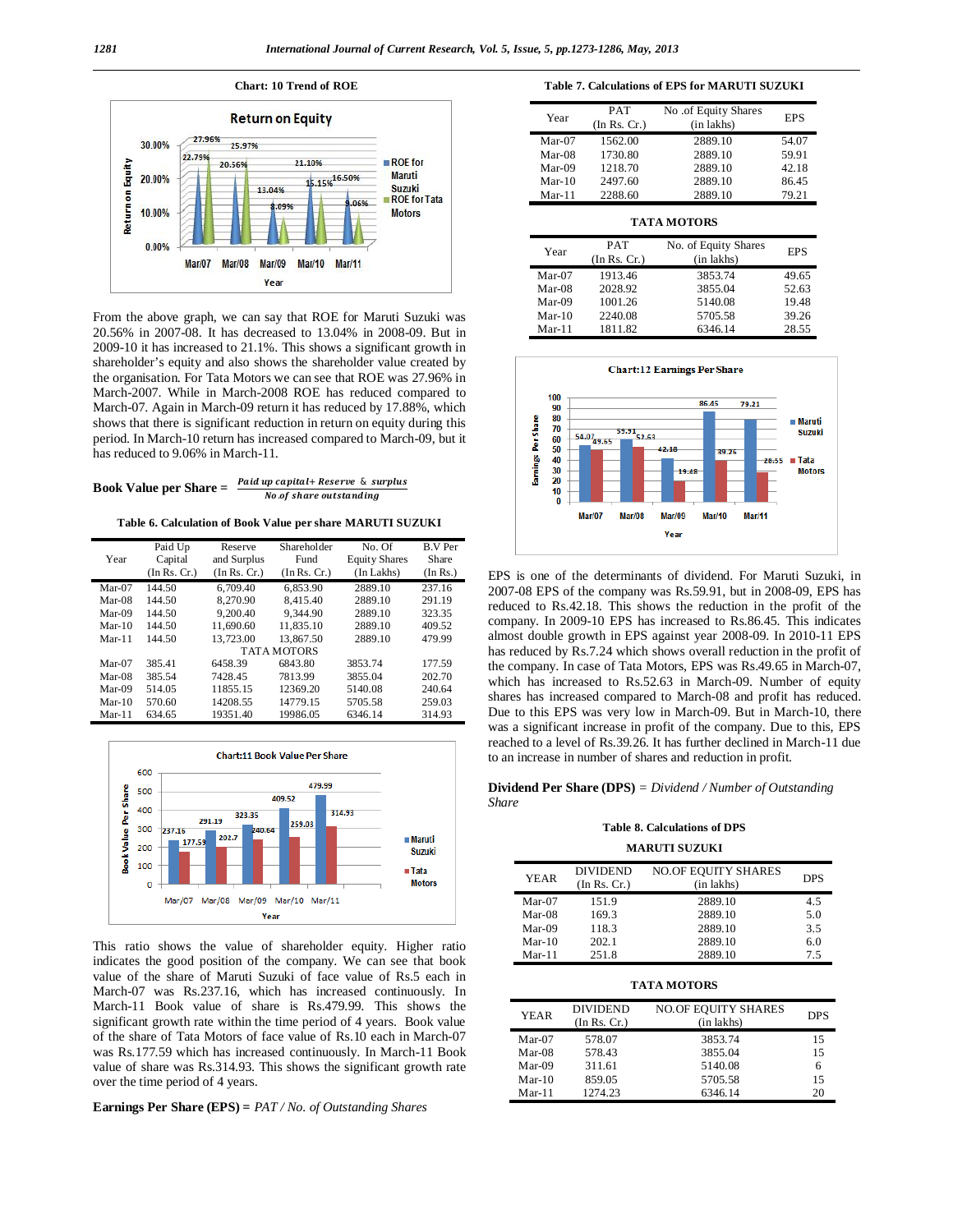

For Maruti Suzuki we can see that in March-2007 DPS was Rs.4.5, which has increased to Rs.5 in March-2008. In March-2009, DPS has reduced by Rs.1.5, but in March-10 & March-2011, it has increased to Rs.6 & Rs.7.5 respectively. From the above graph for Tata Motors we can say that DPS has remained the same in March-07 & March-08. But in March-09 it has reduced by Rs.9 as compared to March-10. Since March-09 DPS has continuously increased. In March-11, DPS was Rs.20, which was highest within the time period of 5 years.

**Dividend Payout Ratio =** *Equity Dividend / PAT OR DPS / EPS*

**Table 9. Calculation of Dividend Payout Ratio**

**Maruti Suzuki**

| YEAR     | <b>DIVIDEND</b> | PAT     | <b>RATIO</b> |
|----------|-----------------|---------|--------------|
| $Mar-07$ | 151.9           | 1562.00 | 9.72%        |
| $Mar-08$ | 169.3           | 1730.80 | 9.78%        |
| $Mar-09$ | 118.3           | 1218.70 | 9.71%        |
| $Mar-10$ | 202.1           | 2497.60 | 8.09%        |
| $Mar-11$ | 251.8           | 2288.60 | 11%          |

**TATA MOTORS**

| YEAR     | DIVIDEND | PAT     | <b>RATIO</b> |
|----------|----------|---------|--------------|
| $Mar-07$ | 676.32   | 1913.46 | 35.34%       |
| $Mar-08$ | 659.68   | 2028.92 | 32.51%       |
| $Mar-09$ | 345.7    | 1001.26 | 34.52%       |
| $Mar-10$ | 991.94   | 2240.08 | 44.28%       |
| Mar-11   | 1467.03  | 1811.82 | 80.96%       |



In general, if the firm is paying low dividends, it is resorting to high retentions to take care of the growth factor. Low dividends may affect the price of the share of the firm. On the other hand, a high payout ratio may lead to a rise in the market price of the share but it affects the future financing programme from internal sources. From the above graph, for Maruti Suzuki, we can say that in 2007-08 company has paid dividend of 9.78% of the profit, which has reduced to 9.71% in 2008-09. In 2009-10 company has paid the dividend of 8.09% of the profit, which has increased to 11% in 2010-11. For Tata Motors, we can say that in March-2007 company had paid 35.54% of the profit as a dividend. Compared to March-2008, company had paid fewer dividends. But from March-2009 dividend payout ratio has continuously increased. In March-2011 company has paid the highest percentage of earnings as dividend.

**Debt – Equity Ratio =** *Long Term Debt / Share Holder Equity* 

**Table 10. Calculation of Debt-Equity Ratio**

| <b>YEAR</b> | DEBT<br>(In Rs. Cr.) | <b>EOUITY</b><br>(In Rs. Cr.) | <b>D/E RATIO</b> |
|-------------|----------------------|-------------------------------|------------------|
| $Mar-07$    | 630.8                | 6.853.90                      | 0.09             |
| $Mar-08$    | 900.2                | 8.415.40                      | 0.11             |
| Mar-09      | 698.9                | 9.344.90                      | 0.07             |
| $Mar-10$    | 821.4                | 11.835.10                     | 0.07             |
| $Mar-11$    | 309.3                | 13.867.50                     | 0.02             |

**TATA MOTORS**

| <b>YEAR</b> | DEBT         | <b>EOUITY</b> | <b>D/E RATIO</b> |
|-------------|--------------|---------------|------------------|
|             | (In Rs. Cr.) | (In Rs. Cr.)  |                  |
| $Mar-07$    | 4009.14      | 6843.8        | 0.59             |
| $Mar-08$    | 6280.52      | 7813.99       | 0.80             |
| $Mar-09$    | 13165.56     | 12369.20      | 1.06             |
| $Mar-10$    | 16625.91     | 14779.15      | 1.12             |
| $Mar-11$    | 15898.75     | 19986.05      | 0.80             |



For Maruti Suzuki we can see that Debt-Equity ratio in March-2007 was 0.09. It implies that for every Rs.100 of outside liabilities, the firm has Rs.1086 owner's capital. In March-2009 ratio has decreased to 0.07. In March-2010 there is no change in this ratio, but in March-2011 it reduces to 0.02. For Tata Motors we can see that the ratio in March-2007 was 0.59. It implies that for every Rs.100 of outside liabilities, the firm has Rs.171 owner's capital. In March-2009 ratio has increased to 1.06. This shows that portion of debt is more than equity. In March-2010 the portion of debt capital has also increased, but in March-2011 it has reduced to 0.8.

# **Growth Performance**

## **Compound Annual Growth Rate for Maruti Suzuki**

CAGR OF SALES = (Sales for  $2011/S$ ales for  $2007$ ) $^1/4$  -1  $=(36,561.50/14806.40)^{2}$  1/4-1  $= 0.2536$ CAGR OF EPS = (EPS for  $2011/$  EPS for  $2007)$  ^1/4 -1  $=(79.21/54.07)^{1/4} -1 = 0.1002$ CAGR OF DPS = (DPS for  $2011/$  DPS for  $2007)$   $^{1/4}$  -1  $= (7.5/4.5)^{1/4} - 1 = 0.1362$ 

# **Compound Annual Growth Rate for Tata Motors**

```
CAGR OF SALES = (Sales for 2011/Sales for 2007)^1/4 -1
      =(47957.24/26664.25)^{1}/4-1 = 0.1581CAGR OF EPS = (EPS for 2011/ EPS for 2007) ^1/4 -1
   =(28.55/49.65)^{1}/4-1= -0.1292CAGR OF DPS = (DPS for 2011/ DPS for 2007) ^1/4 -1
   =(20/15) ^1/4-1 = 0.0746
```
**Sustainable Growth Rate =***Average Retention Ratio \* Average Return on Equity*

where,

*Average Retention Ratio = Average of (1-Dividend Payout Ratio)*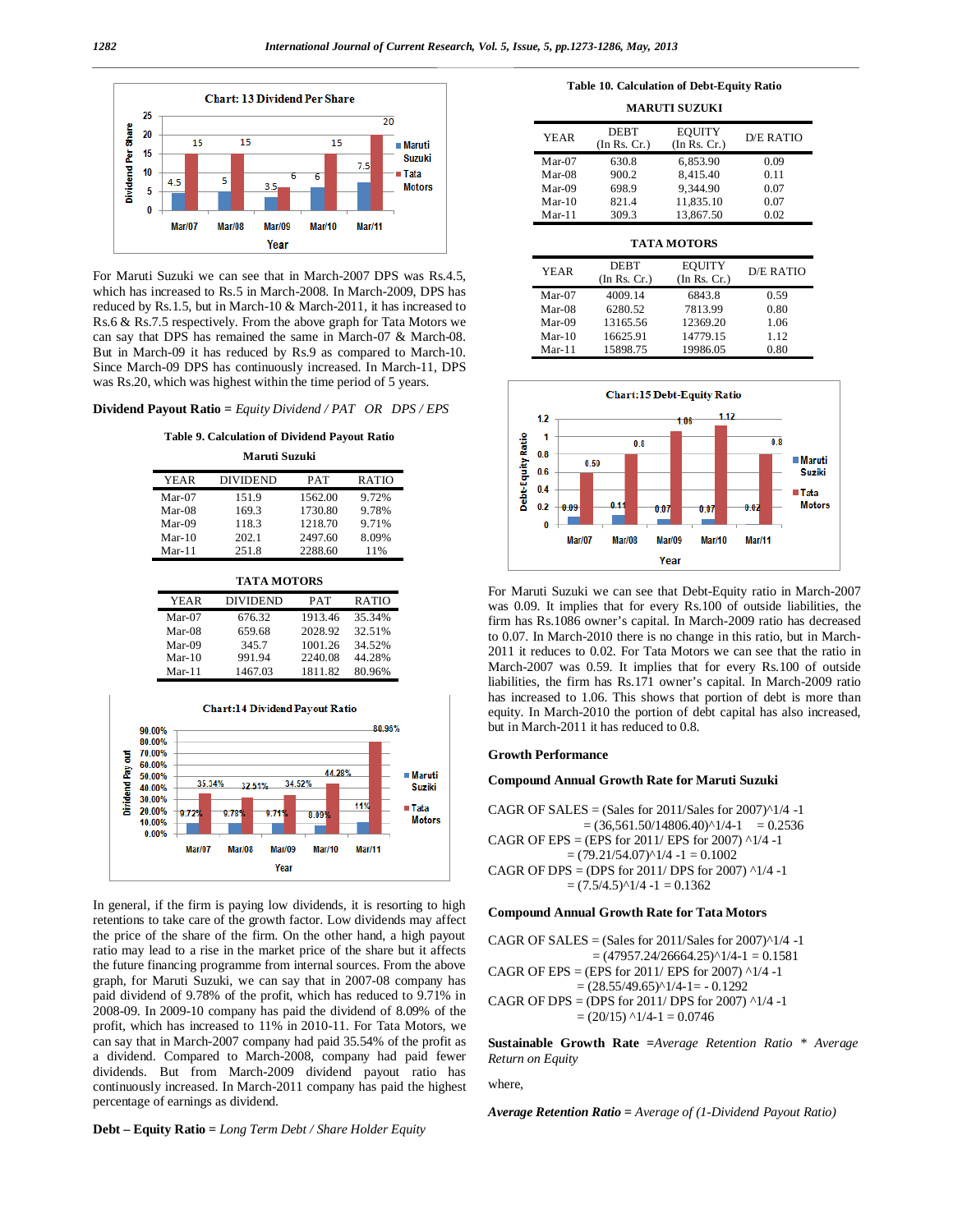# **MARUTI SUZUKI**

Average Return on Equity =  $\frac{22.79 + 20.56 + 13.04 + 21.10 + 16.5}{5}$  = 18.798% ହ

**Table 11. Calculation of Retention ratio for Maruti Suzuki**

| Mar-07   | $1 - 0.0972$ | 0.9028 |
|----------|--------------|--------|
| Mar-08   | $1 - 0.0978$ | 0.9022 |
| Mar-09   | $1 - 0.0971$ | 0.9029 |
| $Mar-10$ | $1 - 0.0809$ | 0.9191 |
| $Mar-11$ | $1 - 0.1100$ | 0.8900 |

Average Retention Ratio =  $\frac{0.9028 + 0.9022 + 0.9029 + 0.9191 + 0.8900}{5}$  $\overline{5}$  $= 0.9034$ 

Sustainable Growth Rate =  $18.798 * 0.9034 = 16.98\%$ 

# **TATA MOTORS**

Average Return on Equity =  $\frac{27.96 + 25.97 + 8.09 + 15.15 + 9.06}{5}$  = 17.2465% ହ

#### **Table: 12 Calculation of Retention ratio**

| $Mar-07$ | $1 - 0.3534$ | 0.6466 |
|----------|--------------|--------|
| Mar-08   | $1 - 0.3251$ | 0.6749 |
| Mar-09   | $1 - 0.3452$ | 0.6548 |
| $Mar-10$ | $1 - 0.4428$ | 0.5572 |
| $Mar-11$ | $1 - 0.8096$ | 0.1904 |

| Average Retention Ratio = $\frac{a}{b}$ | $0.6466 + 0.6749 + 0.6548 + 0.5572 + 0.1904$ |
|-----------------------------------------|----------------------------------------------|
|                                         |                                              |

 $= 0.54478$ 

Sustainable Growth Rate =  $17.246 * 0.54478 = 9.40\%$ 

# **RISK EXPOSURE**

# **Beta**

Beta is a measure of a stock's volatility in relation to the market. By definition, the market has a beta of 1 and individual stocks are ranked according to how much they deviate from the market. A stock that swings more than the market over time has a Beta above 1. If a stock move less than the market, the stock's Beta is less than 1. High Beta stocks are supposed to be riskier but provide a potential for higher returns, low Beta stocks pose less risk but also lower returns. Beta as per the Sharpe's Model can be computed as:

$$
\beta = \frac{n \sum R_i R_m - (\sum R_i)(\sum R_m)}{n \sum R_m^2 - (\sum R_m)^2}
$$

#### **Beta for Maruti Suzuki**

We have computed Beta for Maruti Suzuki based on month end closing prices of the company for two years April 2010 to March 2012 and the BSE SENSEX prices over the same period as the proxy for market index, which is as follows:

Beta = 
$$
\frac{24 \times 1016.02 - 16.81 \times 3.08}{24 \times 801.45 - 0.13^2} = 1.27
$$

# **Beta for Tata Motors**

We have computed Beta for Tata Motors based on month end closing prices of the company for two years April 2010 to March 2012 and the BSE SENSEX prices over the same period as the proxy for market index, which is as follows:

$$
Beta = \frac{24 \times 1444.52 - 65.91 \times 3.08}{24 \times 801.45 - 0.13^2} = 1.79
$$

**Volatility of Return on Equity=** *Range of Return on Equity over n yrs/Average Return on Equity over n yrs*

#### **MARUTI SUZUKI**

|  | Table 13. Calculations of Average ROE |  |  |
|--|---------------------------------------|--|--|
|  |                                       |  |  |

| Year | Mar-07 | Mar-08 | $Mar-09$ | Mar-10 | $Mar-11$ |  |
|------|--------|--------|----------|--------|----------|--|
| ROE. | 0.2279 | 0.2056 | 0.1304   | 0.2110 | 0.165    |  |

where,

Range = *Higher observation – Lower observation* = 0.2279 - 0.1304 = 0.0975

Average return =  $\frac{0.2279 + 0.2056 + 0.13.4 + 0.2110 + 0.165}{5} = 0.18798$ 

Volatility =  $0.0975/0.18798$  =  $0.52$ 

#### **TATA MOTORS**

|  | Table 14. Calculations of Average ROE |  |  |
|--|---------------------------------------|--|--|
|--|---------------------------------------|--|--|

| Year | Mar-07 | $Mar-08$ | Mar-09           | Mar-10 | Mar-11 |
|------|--------|----------|------------------|--------|--------|
| ROE  | 2796   | 2507     | <u>ባ.0809 - </u> |        | 9.0906 |

Where,

Range *= Higher observation – Lower observation* = 0.2796 - 0.0809  $= 0.1987$ 

| Average return $=$ $\frac{8}{3}$ | $0.2796 + 0.2597 + 0.0809 + 0.1515 + 0.0906$ | $= 0.17246$ |
|----------------------------------|----------------------------------------------|-------------|
| Volatility = $0.1987/0.172$      |                                              | $= 1.15$    |

# **ESTIMATION OF INTRINSIC VALUE**

Following steps are followed:

- Estimate the expected earnings per share.
- Establish a PE ratio.
- Develop a Value anchor and a Value range.

# **MARUTI SUZUKI: EPS Forecast**

**Table 15. Calculation of Estimated Intrinsic value of Maruti Suzuki**

|                        |                     |                        | (Amount in Rs. Crore) |
|------------------------|---------------------|------------------------|-----------------------|
| <b>PARTICULARS</b>     | 2010-11<br>(ACTUAL) | 2011-12<br>(PROJECTED) | <b>ASSUMPTION</b>     |
| Net Turnover           | 36.561.50           | 40.217.65              | Increase by 10%       |
| Other income           | 784.60              | 800.29                 | Increase by 2%        |
| Cost of goods sold     | 31,670.00           | 35,153.70              | Increase by 11%       |
| Depreciation           | 1,013.50            | 1114.85                | Increase by 10%       |
| Selling & distribution | 1.153.87            | 1269.26                | Increase by 10%       |
| Expenses               |                     |                        |                       |
| Miscellaneous          | 264.03              | 290.43                 | Increase by 10%       |
| Expenses               |                     |                        |                       |
| <b>EBIT</b>            | 3.244.70            | 3189.70                |                       |
| Interest               | 24.40               | 23.42                  | Decrease by 4%        |
| Extra-ordinary items   | 18.90               | 18.90                  | No change             |
| <b>EAT</b>             | 3.239.20            | 3185.18                |                       |
| Tax                    | 950.60              | 1045.66                | Increase by 10%       |
| PAT                    | 2,288.60            | 2139.52                |                       |
| No. of Equity Shares   | 28.9                | 28.90                  |                       |
| <b>EPS</b>             | 79.21               | 74.03                  |                       |

**Establish a PE Ratio**: The PE Ratio may be derived from the constant growth dividend model, or cross-section analysis, or historical analysis. This ratio shows the price, the investors are willing to pay for every rupee of earnings per share.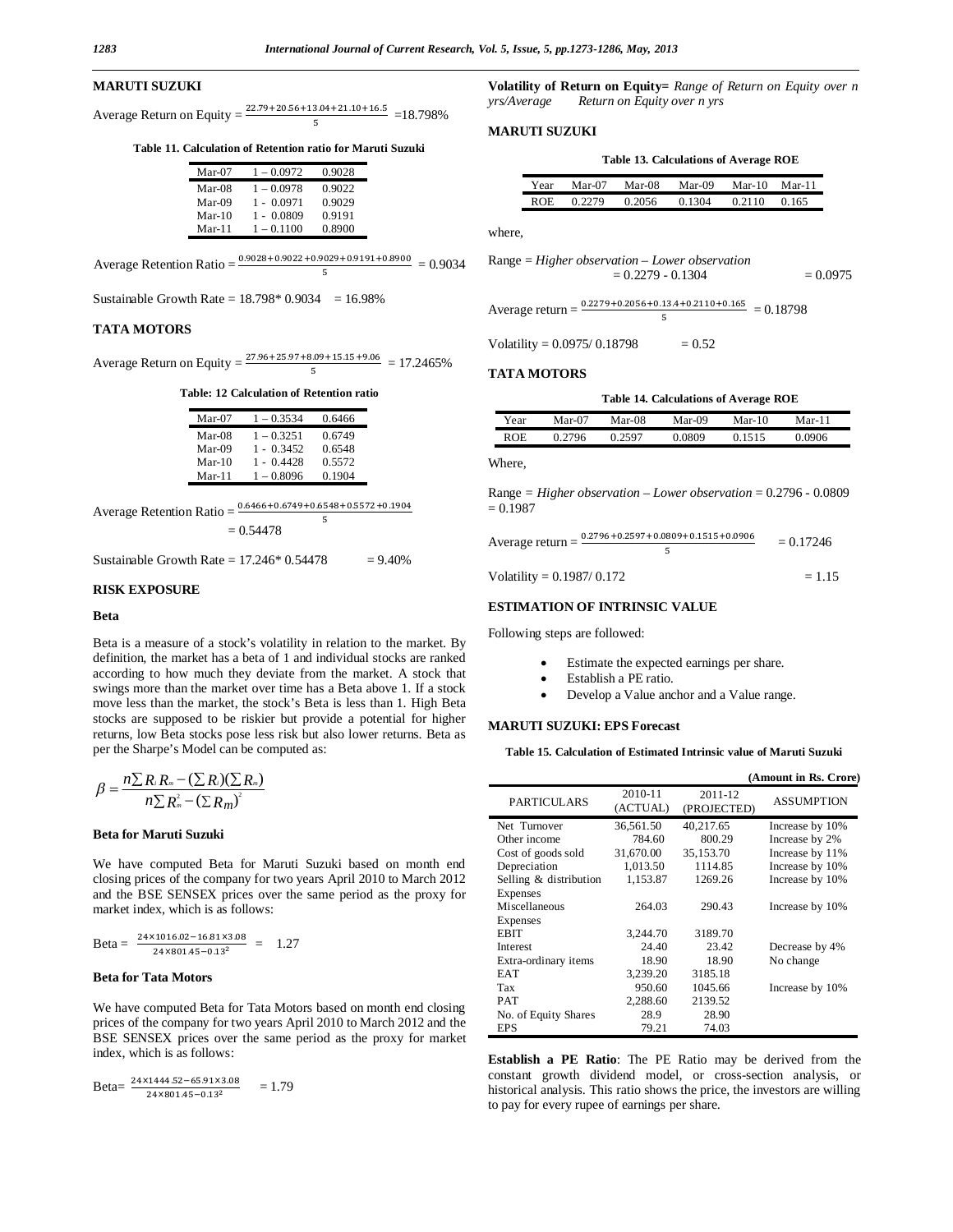# **Constant Growth Dividend Model**

Required Return on Equity - Expected Growth Rate in Dividends Dividend Payout Ratio **PE Ratio**

Where,

**Required ROE =** *Risk-free return + (Beta of Equity)\*(Expected market risk premium)* and

**Expected growth rate in dividends =** *Retention ratio \* Return on Equity*

Average Dividend Payout Ratio =  $\frac{0.0972 + 0.0978 + 0.0971 + 0.0809 + 0.1100}{5}$ ହ  $= 0.0966$ 

## **Required ROE**

The following assumptions have been made

- The risk-free rate is 9%
- The Beta of stock is 1.27
- The expected market risk premium is 8%

 $ROE = 9\% + 1.27(8\%) = 19.16\%$ Expected growth rate = 0.9034\*18.798 = 16.98% Retention ratio =  $1 - 0.0966 = 0.9034$ Expected PE ratio =  $\frac{0.0966}{0.1916 - 0.1}$  $\frac{0.0366}{0.1916 - 0.1698} = 4.43$ 

# **Historical Analysis: PE ratio = Price/Earning**

| March-11 = $1263.55/79.21$            | $= 15.95$ |
|---------------------------------------|-----------|
| March $-10 = 1422.00/86.45$           | $= 16.45$ |
| Average PE ratio= $(15.95 + 16.45)/2$ | $= 16.2$  |

#### **The Weighted PE Ratio**

| PE ratio based on the constant growth dividend model $=4.43$ |            |
|--------------------------------------------------------------|------------|
| PE ratio based on historical analysis                        | $= 16.2$   |
| Weighted PE Ratio = $(4.43 + 16.2)/2$                        | $= 10.315$ |

Estimation of Intrinsic Value = Projected EPS \* Appropriate PE Ratio  $= 74.03*10.315 = 763.6$ 

# **TATA MOTORS: EPS Forecast**

**Table: 16 Calculation of Estimated Intrinsic Value of Tata Motors**

|                        |                     |                        | (Amount in Rs. Crore) |
|------------------------|---------------------|------------------------|-----------------------|
| Particulars            | 2010-11<br>(Actual) | 2011-12<br>(Projected) | Assumption            |
| Net Turnover           | 47957.24            | 52752.96               | Increase by 10%       |
| Other income           | 341.53              | 341.53                 |                       |
| Cost of goods sold     | 39211.59            | 43132.75               | Increase by 10%       |
| Depreciation           | 1360.77             | 1496.85                | Increase by 10%       |
| Selling & distribution | 2790.90             | 3070.00                | Increase by 10%       |
| Expenses               |                     |                        |                       |
| Miscellaneous Expenses | 1249.74             | 1374.71                | Increase by 10%       |
| EB IT                  | 3686.48             | 4020.18                |                       |
| <b>Interest</b>        | 1383.79             | 1439.14                | increase by 4%        |
| Other Written Off      | 106.17              | 106.17                 | No change             |
| EAT                    | 2196.52             | 2474.87                |                       |
| Tax                    | 384.70              | 403.94                 | Increase by 5%        |
| <b>PAT</b>             | 1811.82             | 2070.93                |                       |
| No. of equity shares   | 63.4614             | 63.4614                |                       |
| EPS                    | 28.55               | 32.63                  |                       |

# **Establish a PE Ratio**

The PE Ratio may be derived from the constant growth dividend model, or cross-section analysis, or historical analysis. This ratio shows the price, investors are willing to pay for every rupee of earnings per share.

### **Constant Growth Dividend Model**

Required Return on Equity - Expected Growth Rate in Dividends Dividend Payout Ratio **PE Ratio**

Where,

**Required ROE =** *Risk-free return + (Beta of Equity) (Expected Market Risk premium)*

**Expected growth rate in dividends =** *Retention ratio \* Return on Equity*

Average Dividend payout ratio =  $\frac{0.3534 + 0.3251 + 0.3452 + 0.4428 + 0.8096}{5}$ 

$$
= 0.45522
$$

## **Required ROE**

The following assumptions have been made

- The risk-free rate is 9%
- The Beta of stock is 1.79
- The expected market risk premium is 8%

ROE=  $9\% + 1.79(8\%) = 23.32\%$ Expected growth rate =  $0.54478*17.246% = 9.40%$ Retention Ratio =  $1 - 0.45522 = 0.54478$ Expected PE Ratio =  $\frac{0.45522}{0.3333 \cdot 0.85}$  $\frac{0.43322}{0.2332 - 0.0940} = 3.27$ 

**Historical Analysis:**PE ratio = Price/Earning

March-11 = 249.5  $/28.55 = 8.74$ March  $-10 = 151/39.26 = 3.85$ 

Average PE Ratio =  $\frac{8.74 + 3.85}{2}$  = 6.295

**Weighted PE Ratio:** PE ratio based on the Constant Growth  $=$  3.27 Dividend Model

PE ratio based on historical analysis  $= 6.295$ Weighted PE Ratio =  $(3.27 + 6.295)/2 = 4.7825$ 

Estimation of Intrinsic Value = Projected EPS \* Appropriate PE Ratio  $=32.63 *4.7825 = 156.05$ 

# **COMPARISON OF MARUTI SUZUKI & TATA MOTORS**

**Table: 17 Comparisons between Maruti Suzuki & Tata Motors**

| PARTICULARS               | <b>MARUTI</b><br><b>SUZUKI</b> | <b>TATA MOTORS</b> |
|---------------------------|--------------------------------|--------------------|
| Return on equity          | 18.798%                        | 17.246%            |
| Book value of share       | Rs. 348.25                     | Rs. 242.58         |
| Earnings per share        | Rs.64.36                       | Rs.37.91           |
| Dividend per share        | Rs. 5.3                        | Rs. 14.2           |
| Debt-equity ratio         | 0.072                          | 0.874              |
| CAGR of sales             | 25.36%                         | 15.81%             |
| CAGR of EPS               | 10.02%                         | $-12.92%$          |
| CAGR of DPS               | 13.62%                         | 7.46%              |
| Sustainable growth rate   | 16.98%                         | 9.40%              |
| <b>Beta</b>               | 127                            | 1.79               |
| Volatility                | 0.52                           | 1.15               |
| Estimated intrinsic value | Rs.763.62                      | Rs.156.05          |

From the above analysis we can say that compared to Tata Motors ROE is higher in Maruti Suzuki. Book value of the share of Maruti Suzuki is also relatively higher. EPS of Maruti Suzuki is 70% which is more than that of Tata Motors. This shows earning ability of the company to generate revenue. DPS of Tata Motors is more than that of Maruti Suzuki, this shows that Tata motors has less investment opportunity compared to Maruti Suzuki. Compound annual growth rate of sales is more in Maruti Suzuki. This shows that sales of Maruti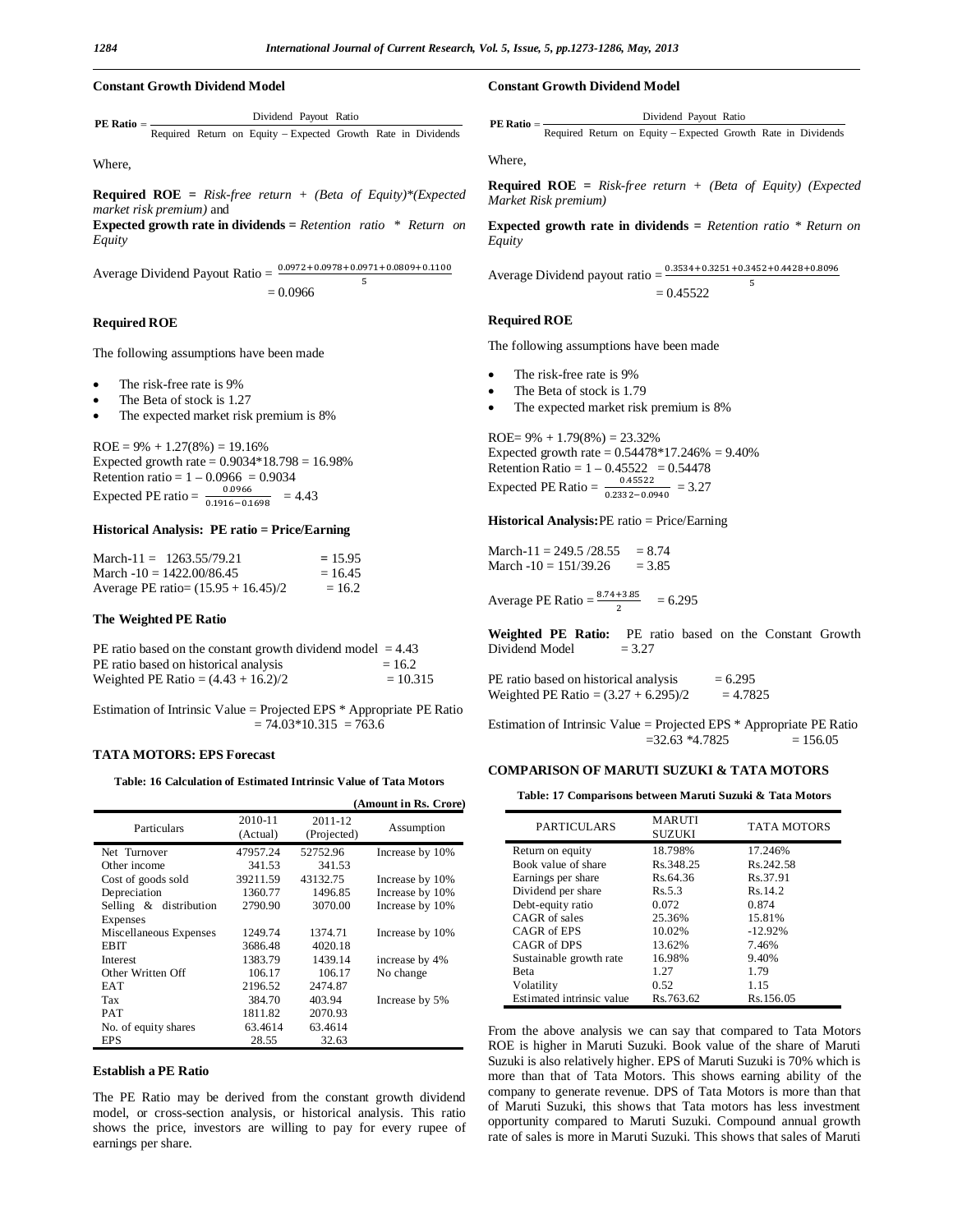Suzuki have increased more than sales of Tata motors. EPS is also more in Maruti Suzuki. Return of Tata motors has deviated more than Maruti Suzuki, and volatility is also low in case of Maruti Suzuki which means that the risk is less in case of Maruti Suzuki. Thus we can say that overall performance of Maruti Suzuki is better than that of Tata motors. Therefore investment in Maruti Suzuki seems to be more profitable than in Tata Motors.

# **Value Range Estimation and Decision Rules for the Investors**

As valuation is inherently an uncertain and imprecise exercise, it would be native to put great faith in a single point intrinsic value estimate because it is based on estimate and existence of some error is possible. So we feel that defining value range is more appropriate than the single point value.

# **Decision Rule for the Investor of Maruti Suzuki India Ltd.**

In view of this, we feel that the value range for intrinsic value of the share of Maruti Suzuki is Rs.750 to Rs.800. (intrinsic value is Rs.763.62). Given this value range, decision rule may be as follows:

|  | Value Range of Intrinsic Value of Maruti Suzuki |  |  |  |
|--|-------------------------------------------------|--|--|--|
|--|-------------------------------------------------|--|--|--|

| Market price              | Decision |
|---------------------------|----------|
| Less than Rs.750          | Buy      |
| Between Rs.750 and Rs.800 | Hold     |
| More than Rs.800          | Sell     |

Market Value as on March-2012 =  $Rs.1349.1$  It means intrinsic value of Maruti Suzuki is less than its market price.

**Intrinsic Value < Market Price** Rs.763.62 < Rs.1349.1

The market price of security should be equal to its fair value. But Market price here is higher than the intrinsic value in case of Maruti Suzuki. It shows that share is overvalued in market. Hence the market value is expected to decline in future. So it is better for the investor to sell the share at current price in the market.

# **Decision Rule for the Investor of Tata Motors**

Value range for intrinsic value of the share of Tata Motors is Rs.145 to Rs.175. (intrinsic value is Rs.156.05). Given this value range, decision rule may be as follows:

**Value Range of Intrinsic Value of Tata Motors**

| Market Price                | Decision |
|-----------------------------|----------|
| Less than Rs.145            | Buy      |
| Between Rs. 145 and Rs. 175 | Hold     |
| More than Rs. 175           | Sell     |

Market value as on March-2012 = Rs.275.7. It shows that intrinsic value of Tata motors is less than its market price of share. This is shown as below:

| Intrinsic Value < Market Price |          |
|--------------------------------|----------|
| Rs. 156.05                     | Rs.275.7 |

The market price of security should be equal to its fair value. But Market price here is higher than the intrinsic value in case of Tata Motors. It shows that share is overvalued in market. Hence the market value is expected to decline in future. So it is better for the investor to sell the share of Tata Motors at current price in the market.

# **Conclusions & Suggestions**

 From the analysis of Indian economy, we have found that Indian economy is one of the growing economies of the World. In India inflation rate has declined in last two years. Due to this up to some extent control on cost of raw-materials and other expenses is possible.

- GDP growth rate in India has also an overall increasing trend in the last decade except for the recessionary period. Due to this production of goods and services have increased in the economy, and the rate of unemployment has reduced in the economy.
- Unemployment rate in India has attended its peak during the recessionary period but it is declining after 2010. This shows that employment opportunities in India have begun to increase after 2010. Hence the economy has started to recover itself from the recessionary effects and high growth of economy is possible.
- In last ten years, FDI in India has also increased. This shows the willingness of the foreigners to invest in Indian economy. There is a huge FDI available in Indian economy, which is helps India to grow and to be more competitive in the world.
- On the basis of SWOT analysis, we conclude that Indian automobile industry has cost advantages because in India due to unemployment cheap labour is available.
- On the basis of the analysis of BCG matrix, we conclude that automobile sector has high market growth rate and is highly competitive indicating that this sector is in the Star category.
- On the basis of analysis of life cycle, we conclude that automobile industry is at the growth stage and high potential is available for growth in future.
- On the basis of analysis of export trend and domestic sales trend, we conclude that demand for automobiles is very high compared to its production. So we can say that automobile industry has a huge potential to grow in future.
- As per flow of FDI in automobile sector in India, we conclude that FDI in automobile sector has increased by 800% within the last five years period. This shows that huge capital is available to the automobile sector which is helpful to the automobile companies in their growth.
- Because of increase in infrastructural facilities in India, automobile industry has an opportunity to grow.
- But there is a great threat to the automobile industry in India that there are more than 20 MNCs operating in India. So the Indian automobile industry has to meet global competition.
- From the analysis of the two leading companies of automobile industry, we conclude that growth rate of sales of automobile company is high. Compare to Tata Motors, Maruti Suzuki earning more income per share and sustainable growth rate of Maruti Suzuki is also more which is 16.98%.
- Compared to Tata Motors, risk is also less in Maruti Suzuki.
- On the basis of debt-equity ratio, we conclude that interest burden is less in case of Maruti Suzuki. It means Maruti Suzuki India Ltd. can raise the capital through debt. While Tata Motors has a huge debt capital. So it is difficult for the Tata motors to raise the capital through debt.
- The results of fundamental analysis clearly indicate Maruti Suzuki to be fundamentally stronger than Tata Motors and hence it is seems to be more profitable for the investors to invest in Maruti Suzuki in order to earn higher returns in the long run.
- We have determined the intrinsic values of the shares of both the companies. Estimated intrinsic value of Maruti Suzuki is Rs.763.62, while estimated intrinsic value of Tata motors is Rs.156.05. The difference between the market price of March 2012 and the intrinsic value is less for Tata Motors as compared to that for Maruti Suzuki which indicates that the time required for Maruti Suzuki may be longer than that required by Tata Motors to attain their respective intrinsic values and hence the new buyers of the shares of Maruti Suzuki will have to hold the shares for a longer period in order to get the future higher returns than the buyers of the shares of Tata Motors.

## **Limitations**

This analysis is fully based on secondary data and hence the accuracy of data is a major concern. Only two companies are selected for analysis because of time constraints. Since the annual reports for 2011-12 for the selected companies were not available at the time of study, fundamental analysis is done using the data available till March